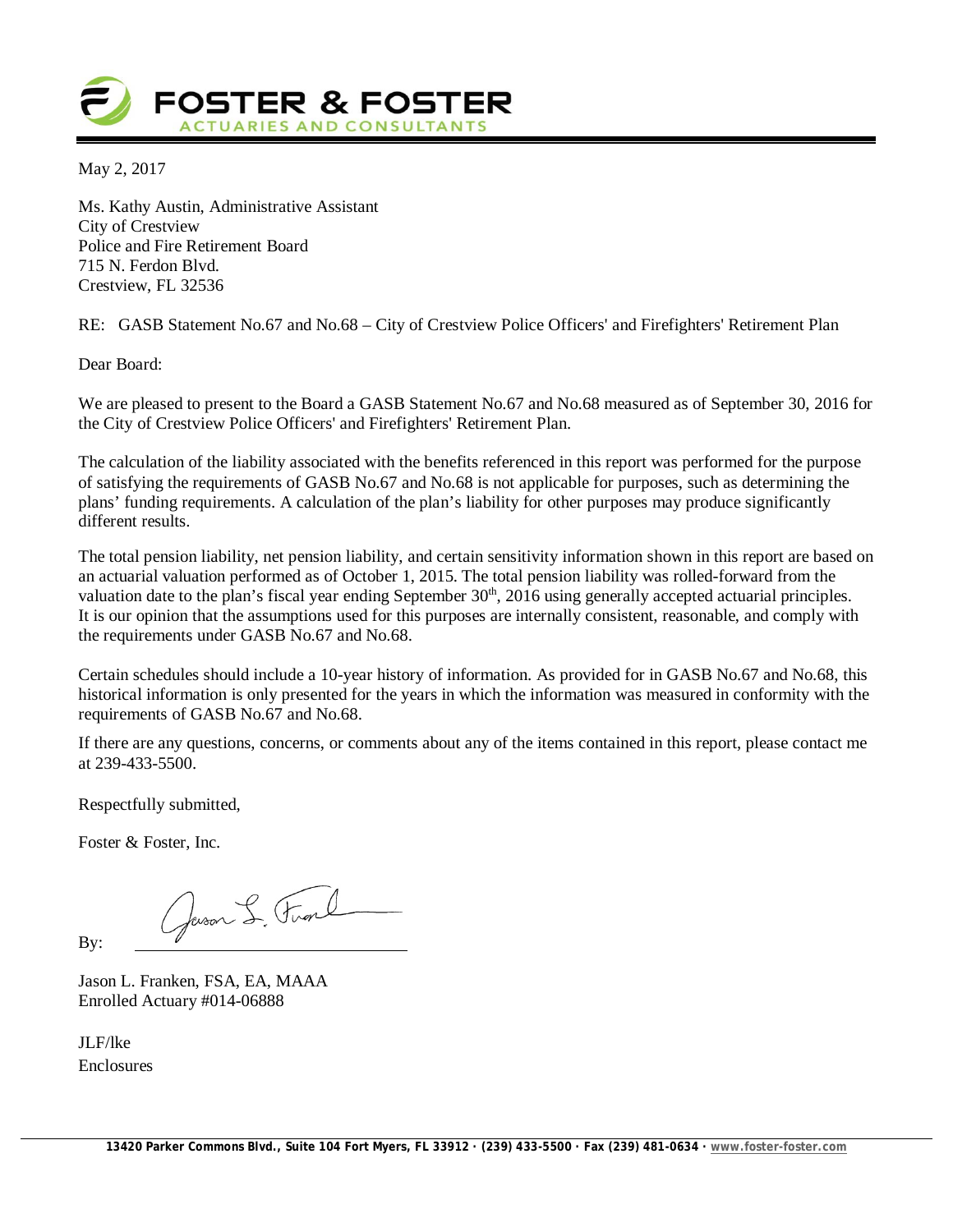# GASB 67

# STATEMENT OF FIDUCIARY NET POSITION SEPTEMBER 30, 2016

| <b>ASSETS</b>                        | <b>MARKET VALUE</b> |
|--------------------------------------|---------------------|
| Cash and Cash Equivalents:           |                     |
| Money Market                         | 612,971             |
| Cash                                 | 193                 |
| <b>Total Cash and Equivalents</b>    | 613,164             |
| Receivables:                         |                     |
| Member Contributions in Transit      | 4,443               |
| <b>Member Contributions</b>          | 72                  |
| City Contributions in Transit        | 1,874               |
| <b>State Contributions</b>           | 87                  |
| <b>Total Receivable</b>              | 6,476               |
| Investments:                         |                     |
| <b>Fixed Income</b>                  | 5,134,576           |
| <b>Stocks</b>                        | 10,084,002          |
| <b>Mutual Funds:</b>                 |                     |
| <b>Real Estate</b>                   | 1,650,862           |
| <b>Total Investments</b>             | 16,869,440          |
| <b>Total Assets</b>                  | 17,489,080          |
| <b>Total Liabilities</b>             | $\overline{0}$      |
| NET POSITION RESTRICTED FOR PENSIONS | 17,489,080          |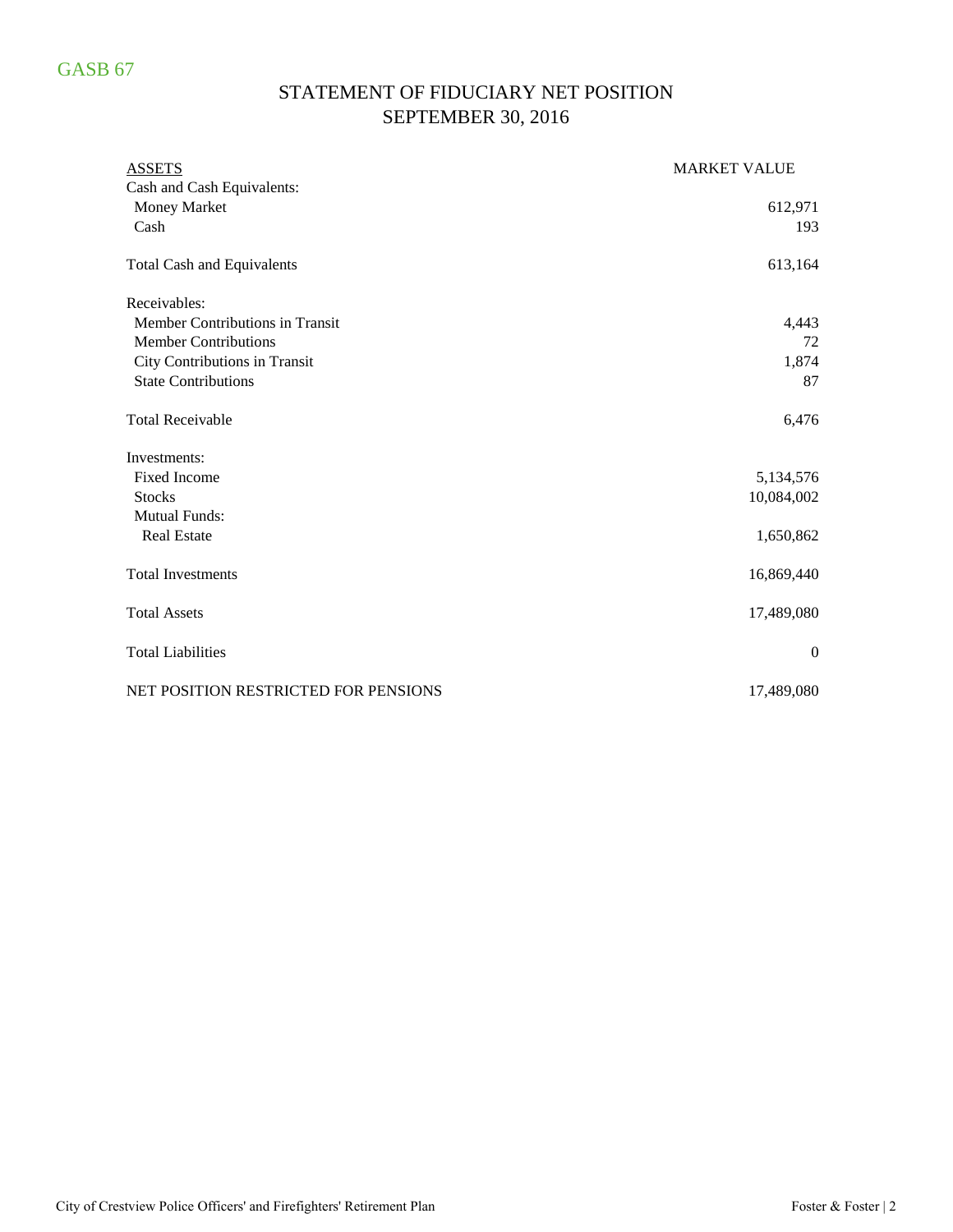### STATEMENT OF CHANGES IN FIDUCIARY NET POSITION FOR THE YEAR ENDED SEPTEMBER 30, 2016 Market Value Basis

#### ADDITIONS

| Contributions:                            |           |            |
|-------------------------------------------|-----------|------------|
| Member                                    | 267,931   |            |
| City                                      | 111,296   |            |
| State                                     | 300,086   |            |
| <b>Total Contributions</b>                |           | 679,313    |
| <b>Investment Income:</b>                 |           |            |
| Net Increase in Fair Value of Investments | 718,318   |            |
| Interest & Dividends                      | 445,888   |            |
| Less Investment Expense <sup>1</sup>      | (91, 277) |            |
| Net Investment Income                     |           | 1,072,929  |
| <b>Total Additions</b>                    |           | 1,752,242  |
| <b>DEDUCTIONS</b>                         |           |            |
| Distributions to Members:                 |           |            |
| <b>Benefit Payments</b>                   | 544,621   |            |
| Lump Sum DROP Distributions               | 0         |            |
| Lump Sum Share Distributions              | $\theta$  |            |
| Refunds of Member Contributions           | 74,111    |            |
| <b>Total Distributions</b>                |           | 618,732    |
| Administrative Expense                    |           | 47,835     |
| <b>Total Deductions</b>                   |           | 666,567    |
| Net Increase in Net Position              |           | 1,085,675  |
| NET POSITION RESTRICTED FOR PENSIONS      |           |            |
| Beginning of the Year                     |           | 16,403,405 |
| End of the Year                           |           | 17,489,080 |

<sup>1</sup>Investment related expenses include investment advisory, custodial and performance monitoring fees.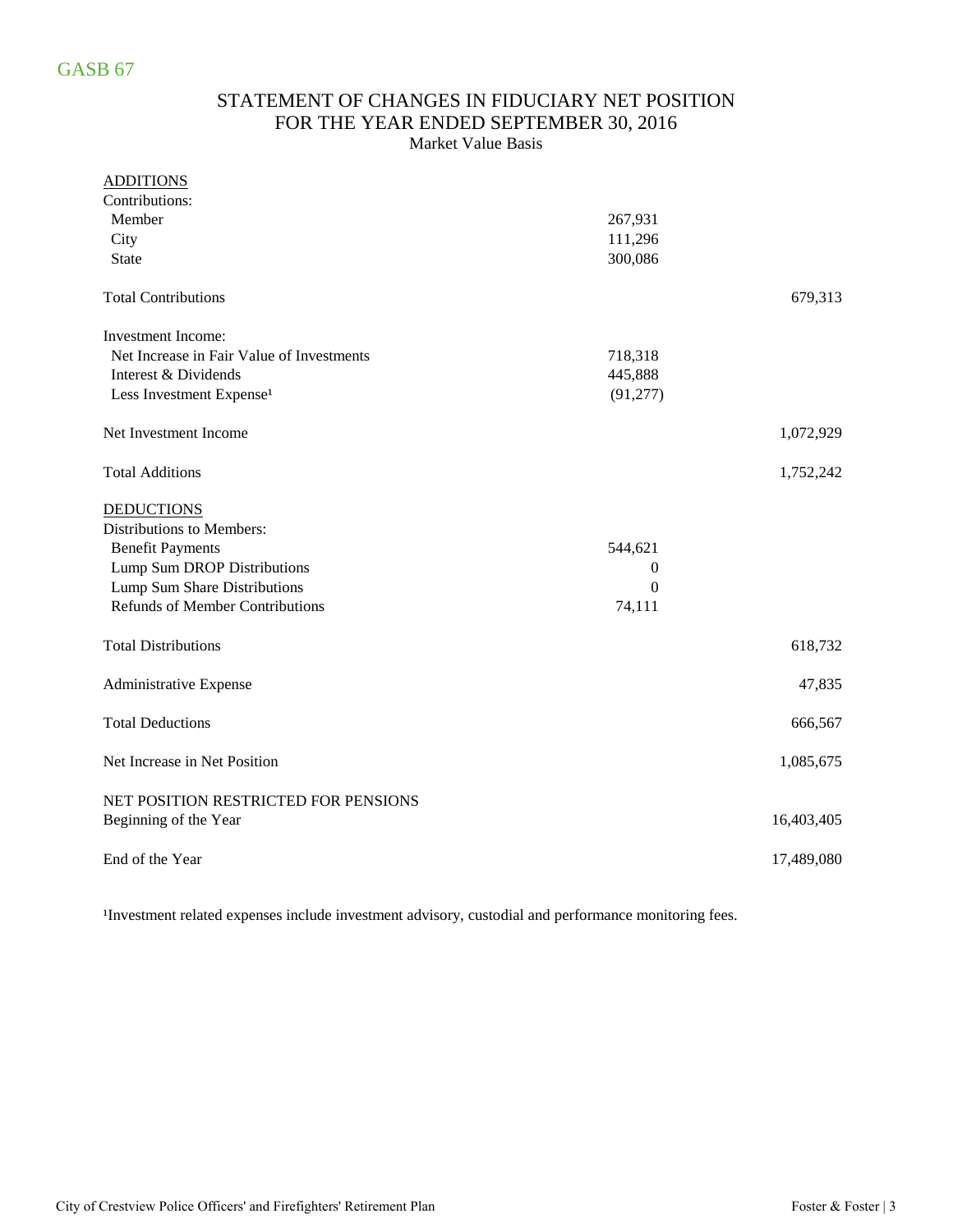## NOTES TO THE FINANCIAL STATEMENTS

(For the Year Ended September 30, 2016)

#### Plan Description

#### *Plan Administration*

The Plan is a single-employer defined benefit pension plan administered by the Plan's Board of Trustees comprised of: Two Council appointees, one Member from each Department elected by the membership, and a fifth Member elected by other 4 and appointed by Council.

#### *Plan Membership as of October 1, 2015:*

| Inactive Plan Members or Beneficiaries Currently Receiving Benefits |     |
|---------------------------------------------------------------------|-----|
| Inactive Plan Members Entitled to But Not Yet Receiving Benefits    |     |
| <b>Active Plan Members</b>                                          |     |
|                                                                     | 118 |

*Benefits Provided*

The Plan provides retirement, termination, disability and death benefits.

#### Normal Retirement:

Date: Earlier of: 1) age 55 and 10 years of Credited Service, or 2) age 52 and 25 years of Credited Service.

Benefit: 3.2% of Average Final Compensation times Credited Service.

#### Early Retirement:

Eligibility: Age 45 and 10 Years of Credited Service.

Benefit: Accrued benefit, reduced 3% per year to age 50 and actuarially reduced from age 50 to age 45.

Vesting:

Schedule: 100% after 10 years of Credited Service.

Benefit: Member will receive the vested portion of his (her) accrued benefit payable at the otherwise Early (reduced) or Normal Retirement Date.

#### Disability:

Eligibility: Service Incurred: Covered from Date of Employment.

Non-Service Incurred: 10 years of Credited Service.

Pre-Retirement Death Benefits: Benefit: Benefit accrued to date of disability but not less than 42% of Average Final Compensation (Service Incurred).

Vested: Monthly accrued benefit payable to designated beneficiary for 10 years at otherwise Early (reduced) or Normal (unreduced) Retirement Date.

Non-Vested: Refund of accumulated contributions with interest.

Supplemental Benefit:

Effective January 26, 2015. Retirees who meet the normal retirement requirements are entitled to a monthly supplemental benefit equal to \$85.00 payable as a 10-year certain & life annuity (or actuarially equivalent benefit).

#### *Contributions*

Member Contributions: 6.40% of Salary.

City and State Contributions: Remaining amount required in order to pay current costs and amortize unfunded past service cost, if any, as provided in Part VII, Chapter 112, F.S. Minimum City contribution is 5.0% of Members' salaries.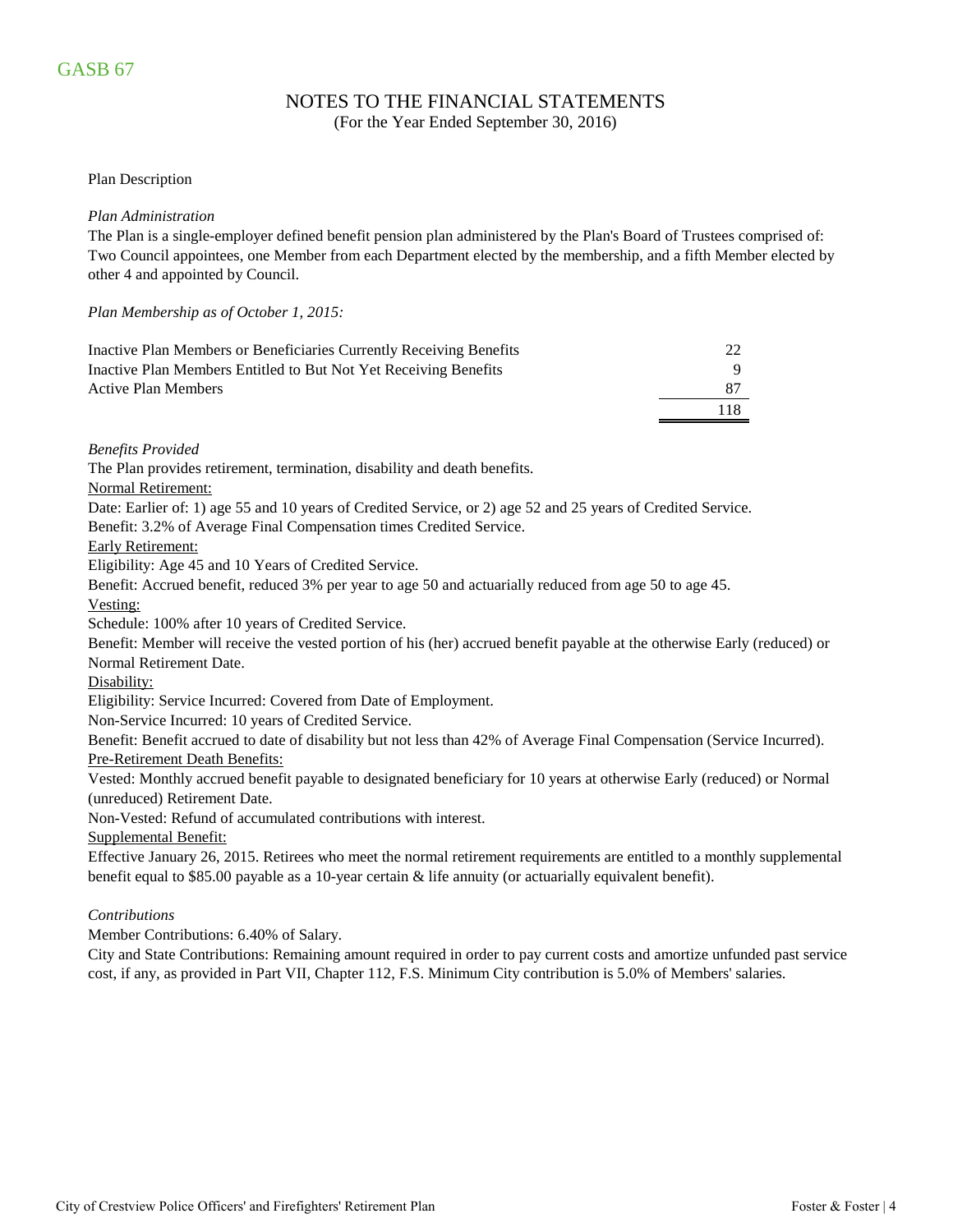# GASB 67

#### Investments

*Investment Policy:*

The following was the Board's adopted asset allocation policy as of September 30, 2016:

| Asset Class                      | <b>Target Allocation</b> |
|----------------------------------|--------------------------|
| Domestic Equity                  | 45%                      |
| <b>International Equity</b>      | 15%                      |
| <b>Broad Market Fixed Income</b> | 25%                      |
| Global Fixed Income              | 5%                       |
| <b>Real Estate</b>               | 10%                      |
| Total                            | 100%                     |

#### *Concentrations:*

The Plan did not hold investments in any one organization that represent 5 percent or more of the Pension Plan's Fiduciary Net Position.

#### *Rate of Return:*

For the year ended September 30, 2016, the annual money-weighted rate of return on Pension Plan investments, net of Pension Plan investment expense, was 6.60 percent.

The money-weighted rate of return expresses investment performance, net of investment expense, adjusted for the changing amounts actually invested.

#### Deferred Retirement Option Program

Eligibility: Satisfaction of Normal Retirement requirements.

Participation: Not more than 60 months.

Rate of Return: At election of Member (may change once during DROP period) either: 1) actual net rate of investment return (total return net of brokerage commissions, transaction costs, and management fees), or 2) 6.5%. Earnings are credited each fiscal quarter.

The DROP balance as September 30, 2016 is \$166,103.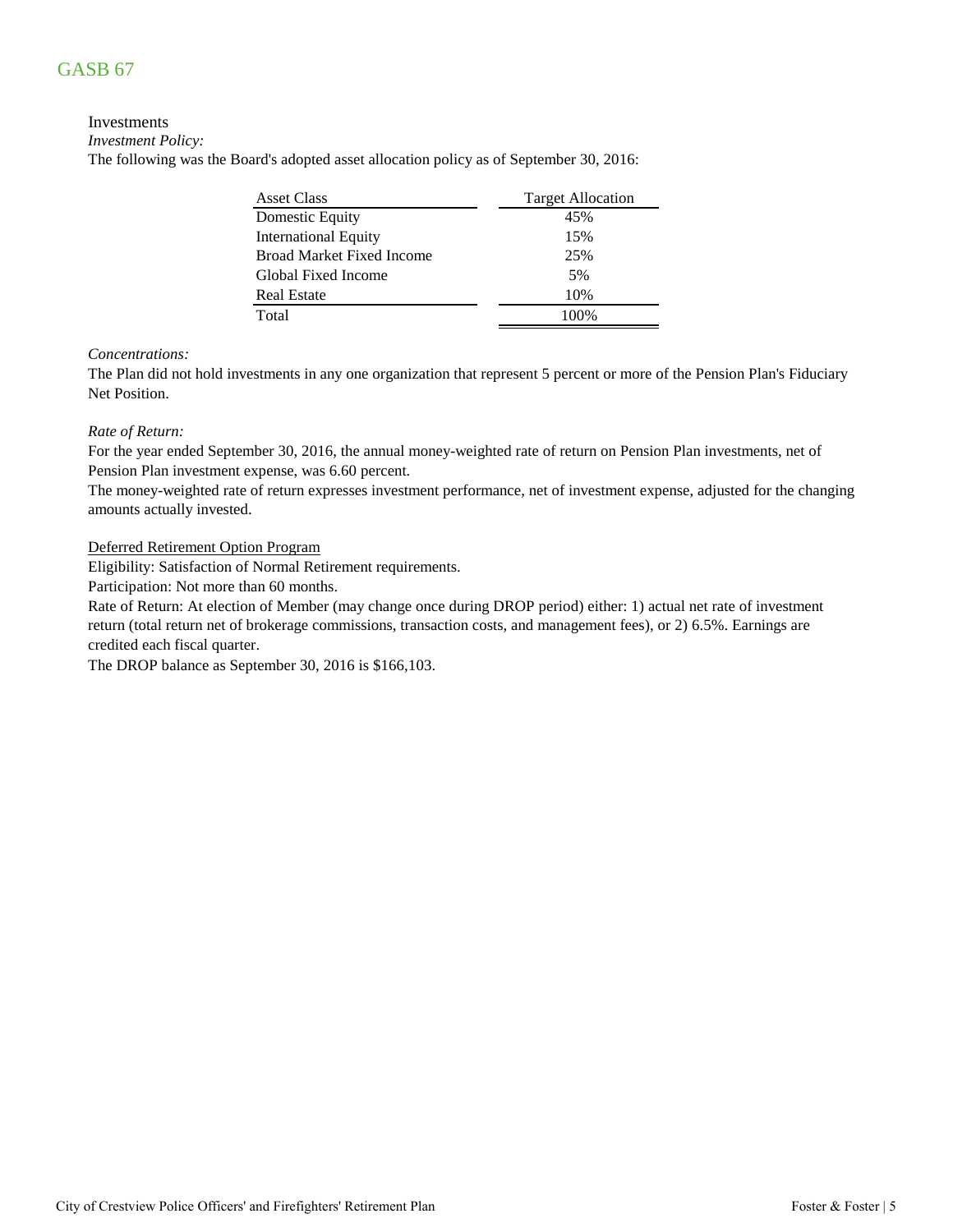### NET PENSION LIABILITY OF THE SPONSOR

The components of the Net Pension Liability of the Sponsor on September 30, 2016 were as follows:

| <b>Total Pension Liability</b>                                         | \$17.387.252   |
|------------------------------------------------------------------------|----------------|
| <b>Plan Fiduciary Net Position</b>                                     | \$(17,489,080) |
| Sponsor's Net Pension Liability                                        | (101, 828)     |
| Plan Fiduciary Net Position as a percentage of Total Pension Liability | 100.59%        |

#### *Actuarial Assumptions:*

The Total Pension Liability was determined by an actuarial valuation as of October 1, 2015 updated to September 30, 2016 using the following actuarial assumptions:

| Inflation                 | 2.50% |
|---------------------------|-------|
| <b>Salary Increases</b>   | 6.50% |
| Discount Rate             | 8.00% |
| Investment Rate of Return | 8.00% |

#### *Mortality Rate Healthy Lives:*

Female: RP2000 Generational, 100% Annuitant White Collar, Scale BB.

Male: RP2000 Generational, 10% Annuitant White Collar /90% Annuitant Blue Collar, Scale BB.

*Mortality Rate Disabled Lives:*

Female: 60% RP2000 Disabled Female set forward two years / 40% Annuitant White Collar with no setback, no projection scale. Male: 60% RP2000 Disabled Male setback four years / 40% Annuitant White Collar with no setback, no projection scale.

The most recent actuarial experience study used to review the other significant assumptions was dated August 29, 2016.

The Long-Term Expected Rate of Return on Pension Plan investments was determined using a building-block method in which bestestimate ranges of expected future real rates of return (expected returns, net of Pension Plan investment expenses and inflation) are developed for each major asset class.

For 2016, the inflation rate assumption of the investment advisor was 2.50%.

These ranges are combined to produce the Long-Term Expected Rate of Return by weighting the expected future real rates of return by the target asset allocation percentage and by adding expected inflation.

Best estimates of arithmetic real rates of return for each major asset class included in the Pension Plan's target asset allocation as of September 30, 2016 are summarized in the following table:

|                                  | Long Term Expected Real Rate of |
|----------------------------------|---------------------------------|
| <b>Asset Class</b>               | Return                          |
| Domestic Equity                  | 7.5%                            |
| <b>International Equity</b>      | 8.5%                            |
| <b>Broad Market Fixed Income</b> | 2.5%                            |
| Global Fixed Income              | 3.5%                            |
| <b>Real Estate</b>               | 4.5%                            |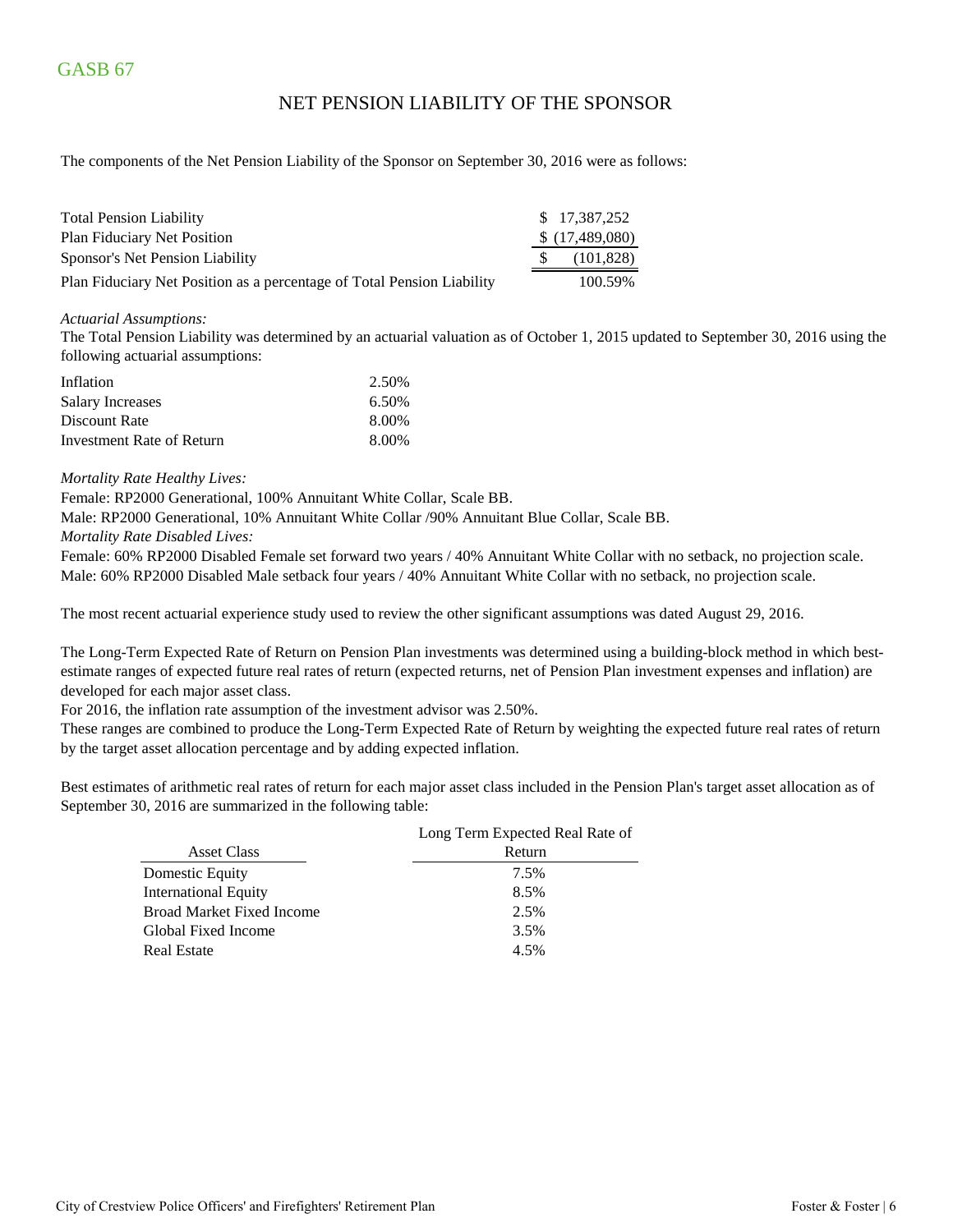# GASB 67

#### Discount Rate:

The Discount Rate used to measure the Total Pension Liability was 8.00 percent.

The projection of cash flows used to determine the Discount Rate assumed that Plan Member contributions will be made at the current contribution rate and that Sponsor contributions will be made at rates equal to the difference between actuarially determined contribution rates and the Member rate. Based on those assumptions, the Pension Plan's Fiduciary Net Position was projected to be available to make all projected future benefit payments of current plan members. Therefore, the Long-Term Expected Rate of Return on Pension Plan investments was applied to all periods of projected benefit payments to determine the Total Pension Liability.

|                                 |  |                                       |  | Current                |  |                       |  |
|---------------------------------|--|---------------------------------------|--|------------------------|--|-----------------------|--|
|                                 |  | 1\% Decrease<br>7.00%                 |  | Discount Rate<br>8.00% |  | 1\% Increase<br>9.00% |  |
| Sponsor's Net Pension Liability |  | $$2,121,170$ $$6101,828$ $$1,930,375$ |  |                        |  |                       |  |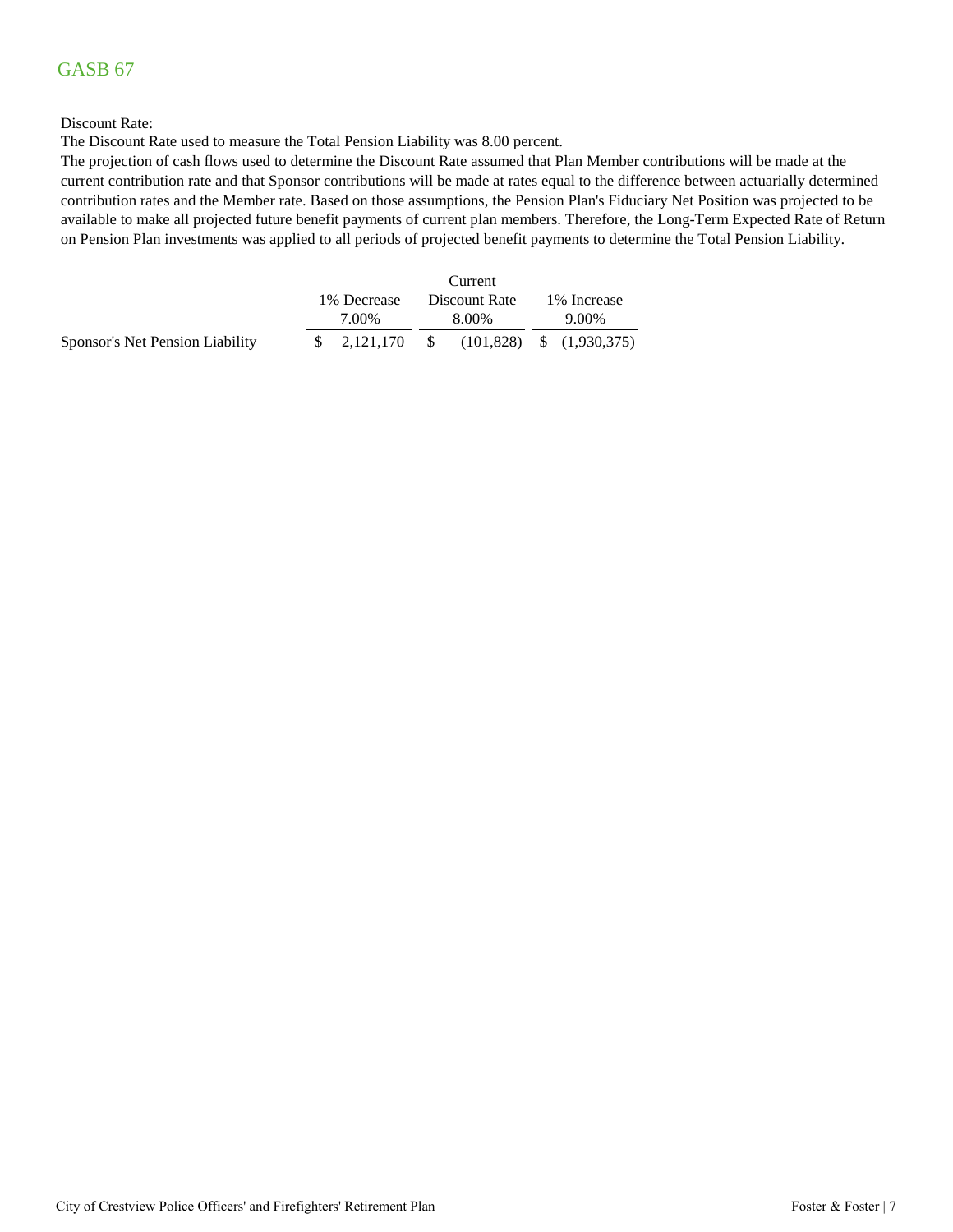# SCHEDULE OF CHANGES IN NET PENSION LIABILITY AND RELATED RATIOS Last 10 Fiscal Years

|                                                                            | 09/30/2016       | 09/30/2015       |
|----------------------------------------------------------------------------|------------------|------------------|
| <b>Total Pension Liability</b>                                             |                  |                  |
| Service Cost                                                               | 675,767          | 650,319          |
| Interest                                                                   | 1,205,985        | 1,207,893        |
| Change in Excess State Money                                               | (798, 033)       | 102,691          |
| Other                                                                      |                  |                  |
| <b>Share Plan Allocation</b>                                               | 775,763          |                  |
| Changes of benefit terms                                                   |                  |                  |
| Differences between Expected and Actual Experience                         | 293,542          | (1, 131, 354)    |
| Changes of assumptions                                                     | 337,452          |                  |
| Benefit Payments, including Refunds of Employee Contributions              | (618, 732)       | (933, 578)       |
| Net Change in Total Pension Liability                                      | 1,871,744        | (104, 029)       |
| <b>Total Pension Liability - Beginning</b>                                 | 15,515,508       | 15,619,537       |
| Total Pension Liability - Ending (a)                                       | \$17,387,252     | \$15,515,508     |
|                                                                            |                  |                  |
| Plan Fiduciary Net Position                                                |                  |                  |
| Contributions - Employer<br><b>Contributions - State</b>                   | 111,296          | 429,649          |
|                                                                            | 300,086          | 296,275          |
| Contributions - Employee                                                   | 267,931          | 255,354          |
| Net Investment Income                                                      | 1,072,929        | (374, 169)       |
| Benefit Payments, including Refunds of Employee Contributions              | (618, 732)       | (933, 578)       |
| Administrative Expense<br>Other                                            | (47, 835)        | (46, 407)        |
| Net Change in Plan Fiduciary Net Position                                  | 1,085,675        | (372, 876)       |
| Plan Fiduciary Net Position - Beginning                                    | 16,403,405       | 16,776,281       |
| Plan Fiduciary Net Position - Ending (b)                                   | \$17,489,080     | \$16,403,405     |
| Net Pension Liability - Ending (a) - (b)                                   | (101, 828)<br>\$ | (887, 897)<br>\$ |
| Plan Fiduciary Net Position as a percentage of the Total Pension Liability | 100.59%          | 105.72%          |
| Covered Employee Payroll                                                   | \$<br>4,186,426  | 3,989,908<br>\$  |
| Net Pension Liability as a percentage of Covered Employee Payroll          | $-2.43%$         | $-22.25%$        |

### **Notes to Schedule:**

#### *Changes of assumptions:*

For measurement date 09/30/2016, as a result of Chapter 2015-157, Laws of Florida, the assumed rates of mortality were changed to the assumptions used by the Florida Retirement System for special risk employees.

Plan's investment consultant. The inflation assumption rate was lowered from 3.00% to 2.50%, matching the long-term inflation assumption utilized by the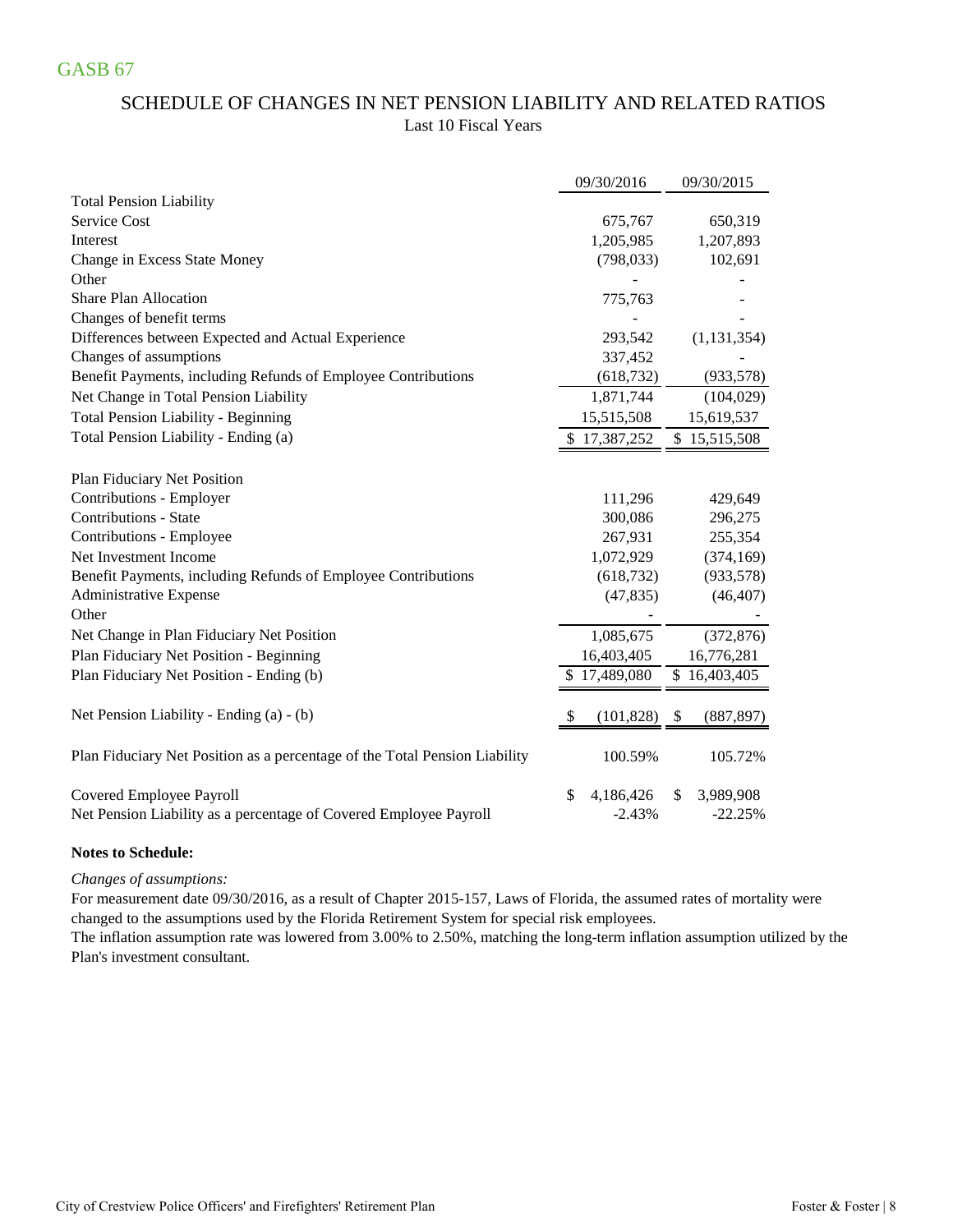# SCHEDULE OF CHANGES IN NET PENSION LIABILITY AND RELATED RATIOS Last 10 Fiscal Years

|                                                                            | 09/30/2014          | 09/30/2013                              |
|----------------------------------------------------------------------------|---------------------|-----------------------------------------|
| <b>Total Pension Liability</b>                                             |                     |                                         |
| Service Cost                                                               | 704,926             | 645,804                                 |
| Interest                                                                   | 1,142,097           | 1,050,053                               |
| Change in Excess State Money                                               | 110,979             |                                         |
| Other                                                                      | 36,400              |                                         |
| <b>Share Plan Allocation</b>                                               |                     |                                         |
| Changes of benefit terms                                                   | 102,466             |                                         |
| Differences between Expected and Actual Experience                         |                     |                                         |
| Changes of assumptions                                                     |                     |                                         |
| Benefit Payments, including Refunds of Employee Contributions              | (1,079,145)         | (334, 643)                              |
| Net Change in Total Pension Liability                                      | 1,017,723           | 1,361,214                               |
| <b>Total Pension Liability - Beginning</b>                                 | 14,601,814          | 13,240,600                              |
| Total Pension Liability - Ending (a)                                       | 15,619,537          | \$14,601,814                            |
|                                                                            |                     |                                         |
| Plan Fiduciary Net Position                                                |                     |                                         |
| Contributions - Employer                                                   | 576,763             | 746,119                                 |
| <b>Contributions - State</b>                                               | 296,686             | 291,738                                 |
| Contributions - Employee                                                   | 235,503             | 264,486                                 |
| Net Investment Income                                                      | 1,512,913           | 1,596,346                               |
| Benefit Payments, including Refunds of Employee Contributions              | (1,079,145)         | (334, 643)                              |
| Administrative Expense                                                     | (37,041)            | (30, 354)                               |
| Other                                                                      | (44, 105)           |                                         |
| Net Change in Plan Fiduciary Net Position                                  | 1,461,574           | 2,533,692                               |
| Plan Fiduciary Net Position - Beginning                                    | 15,314,707          | 12,781,015                              |
| Plan Fiduciary Net Position - Ending (b)                                   | \$16,776,281        | \$15,314,707                            |
| Net Pension Liability - Ending (a) - (b)                                   | (1, 156, 744)<br>S. | $\boldsymbol{\mathsf{S}}$<br>(712, 893) |
| Plan Fiduciary Net Position as a percentage of the Total Pension Liability | 107.41%             | 104.88%                                 |
|                                                                            |                     |                                         |
| Covered Employee Payroll                                                   | 3,701,314<br>\$     | \$<br>4,132,599                         |
| Net Pension Liability as a percentage of Covered Employee Payroll          | $-31.25%$           | $-17.25%$                               |

### **Notes to Schedule:**

#### *Changes of benefit terms:*

or after January 26, 2015 who meet the normal retirement requirements. For measurement date 09/30/2014, amounts reported as changes of benefit terms resulted from a monthly supplemental benefit equal to \$85.00 payable as a 10-year certain & life annuity (or actuarially equivalent benefit) to all retirees on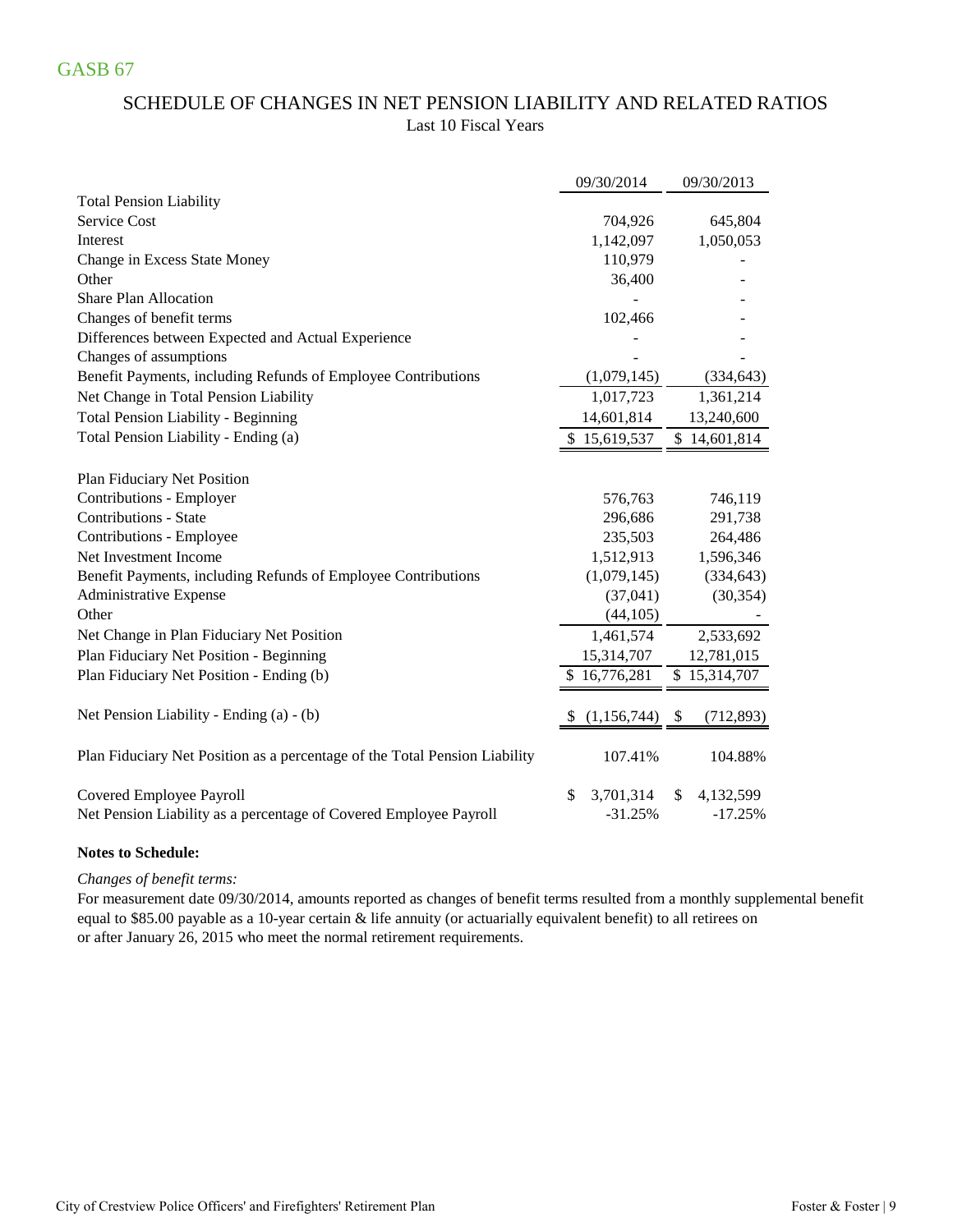# SCHEDULE OF CONTRIBUTIONS

Last 10 Fiscal Years

|                                                                                 |   | 09/30/2016 |     | 09/30/2015 |     | 09/30/2014               |    | 09/30/2013 |
|---------------------------------------------------------------------------------|---|------------|-----|------------|-----|--------------------------|----|------------|
| <b>Actuarially Determined Contribution</b>                                      |   | 322,355    |     | 542,628    |     | 762,470                  |    | 929,835    |
| From Excess State Money Reserve<br>Contributions in relation to the Actuarially |   | 102,941    |     |            |     |                          |    |            |
| <b>Determined Contributions</b>                                                 |   | 330,709    |     | 623,233    |     | 762,470                  |    | 929,835    |
| <b>Contribution Deficiency (Excess)</b>                                         |   | (111, 295) | \$. | (80,605)   |     | $\overline{\phantom{a}}$ |    |            |
| Covered Employee Payroll<br>Contributions as a percentage of Covered            | S | 4.186.426  | S   | 3.989.908  | \$. | 3,701,314                | S. | 4,132,599  |
| <b>Employee Payroll</b>                                                         |   | 7.90%      |     | 15.62%     |     | 20.60%                   |    | 22.50%     |

Notes to Schedule

Valuation Date:  $10/01/2014$ 

Actuarially determined contribution rates are calculated as of October 1, two years prior to the end of the fiscal year in which contributions are reported.

Methods and assumptions used to determine contribution rates:

| Funding Method:                | Frozen Entry Age Actuarial Cost Method.                                                                                                        |
|--------------------------------|------------------------------------------------------------------------------------------------------------------------------------------------|
| <b>Amortization Method:</b>    | Level percentage of pay, closed.                                                                                                               |
| Remaining Amortization Period: | 29 Years (as of 10/01/2014).                                                                                                                   |
| Mortality:                     | RP-2000 Mortality Table (Combined Healthy) with no projection. Disabled lives set                                                              |
|                                | forward 5 years.                                                                                                                               |
| Interest Rate:                 | 8% per year compounded annually, net of investment related expenses.                                                                           |
| Retirement Age:                | Earlier of age 55 and 10 years of service or age 52 and 25 years of service. Also, any                                                         |
|                                | Member who has reached Normal Retirement is assumed to continue employment for<br>one additional year.                                         |
| Early Retirement:              | Commencing with the earliest Early Retirement Age (45), Members are assumed to<br>retire with an immediate benefit at the rate of 5% per year. |
| <b>Disability Rates:</b>       | See Table Below (1205). It is assumed that 75% of disablements and active Member<br>deaths are service related.                                |
| <b>Termination Rates:</b>      | See Table Below.                                                                                                                               |
| <b>Salary Increases:</b>       | 6.5% per year until the assumed retirement age.                                                                                                |
| Payroll Growth:                | $3.0\%$ per year.                                                                                                                              |
| <b>Actuarial Asset Method:</b> | Each year, the prior Actuarial Value of Assets is brought forward utilizing the                                                                |
|                                | historical geometric 4-year average Market Value return. It is possible that over time                                                         |
|                                | this technique will produce an insignificant bias above or below Market Value.                                                                 |

Termination and Disability Rate Table:

|     | % Terminating | % Becoming             |
|-----|---------------|------------------------|
|     | During the    | <b>Disabled During</b> |
| Age | Year          | the Year               |
| 20  | 15.00%        | 0.14%                  |
| 30  | 12.50%        | 0.18%                  |
| 40  | 6.50%         | 0.30%                  |
| 50  | 2.00%         | 1.00%                  |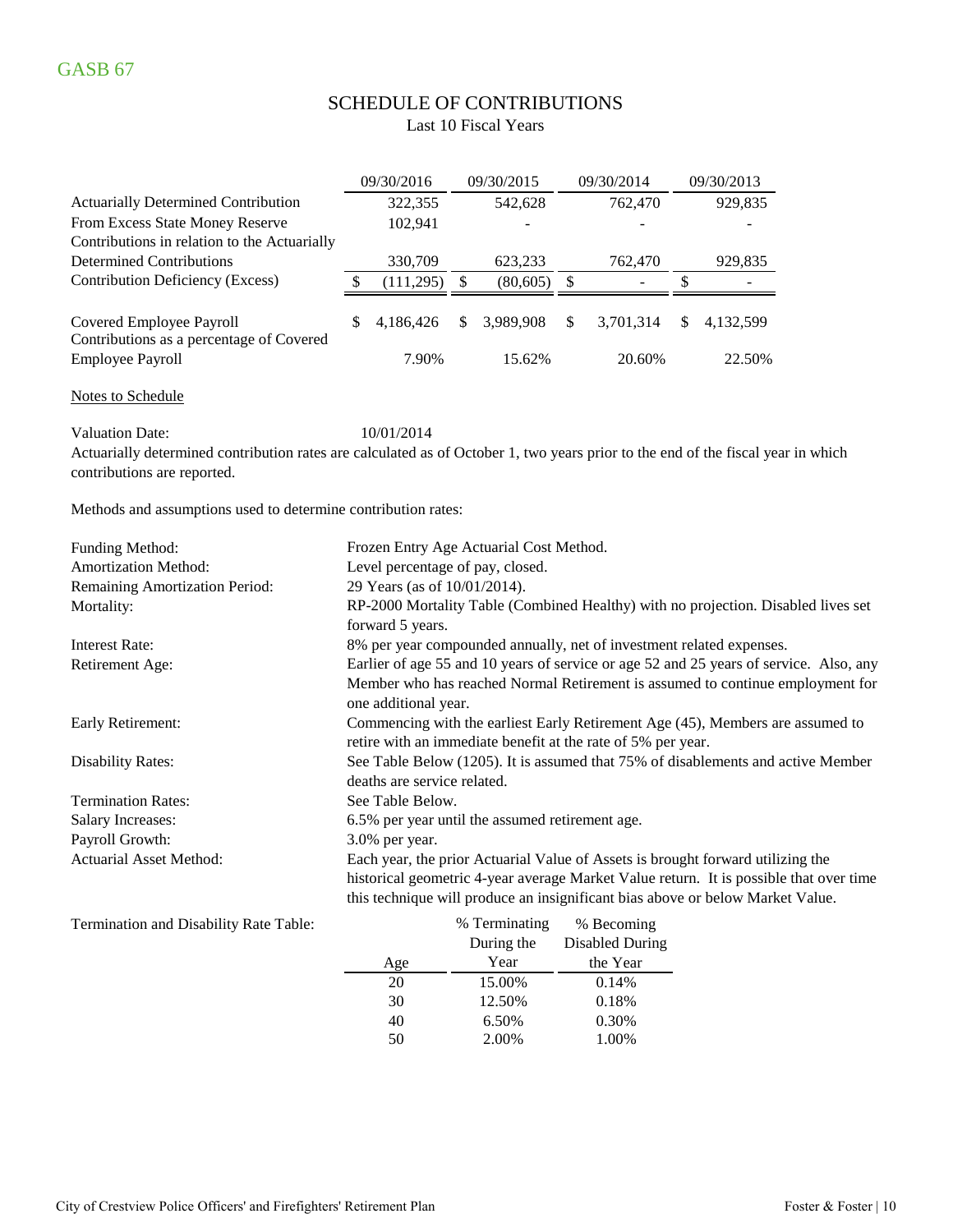### SCHEDULE OF INVESTMENT RETURNS Last 10 Fiscal Years

|                                      | 09/30/2016 | 09/30/2015 | 09/30/2014 | 09/30/2013 |
|--------------------------------------|------------|------------|------------|------------|
| Annual Money-Weighted Rate of Return |            |            |            |            |
| Net of Investment Expense            | 6.60%      | $-2.25\%$  | 9.92%      | 12.04%     |

City of Crestview Police Officers' and Firefighters' Retirement Plan Foster & Foster | 11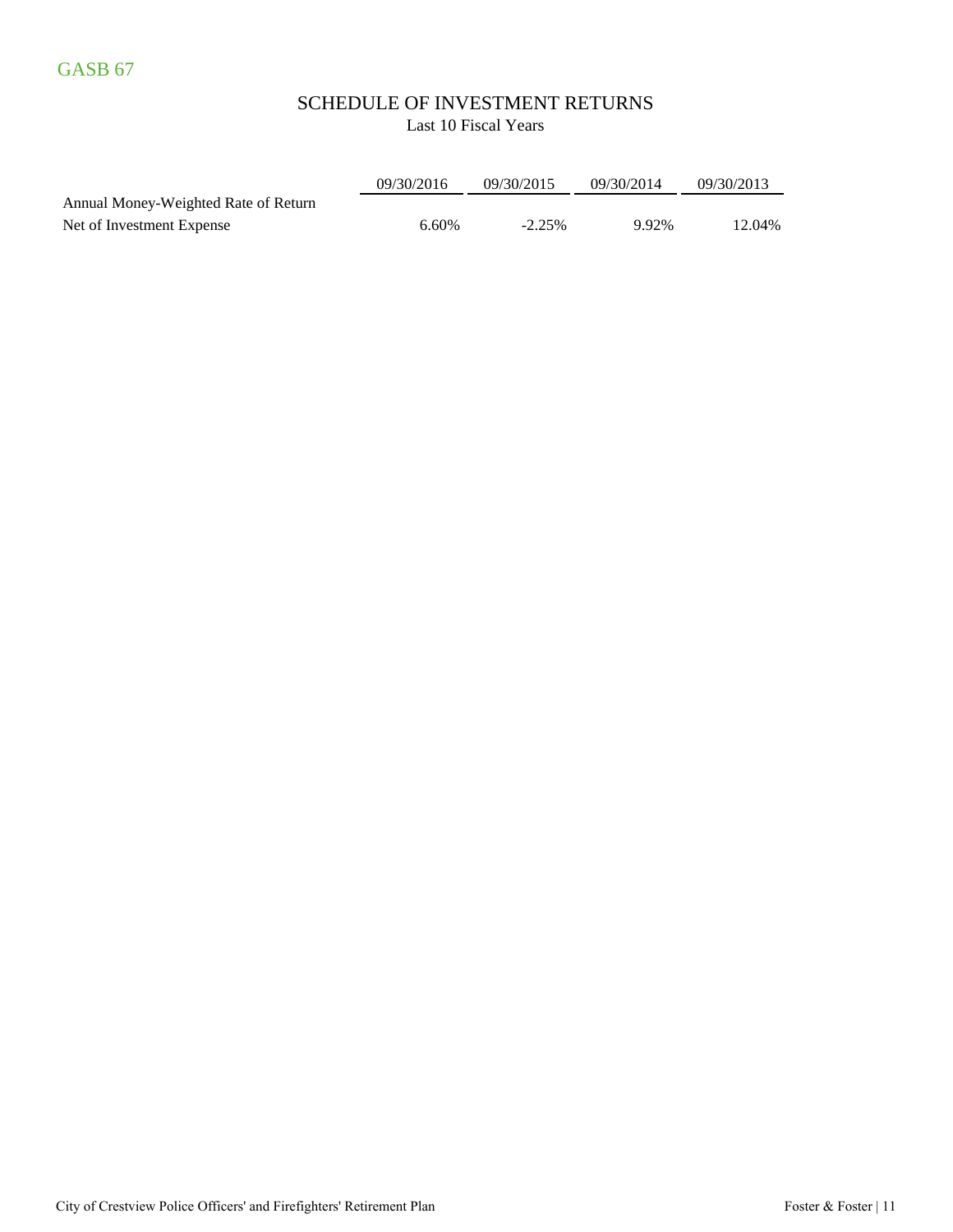### NOTES TO THE FINANCIAL STATEMENTS

(For the Year Ended September 30, 2017)

#### General Information about the Pension Plan

*Plan Description*

The Plan is a single-employer defined benefit pension plan administered by the Plan's Board of Trustees comprised of: Two Council appointees, one Member from each Department elected by the membership, and a fifth Member elected by other 4 and appointed by Council.

Full-time employees who are classified as Police Officers or Firefighters participate as a condition of employment.

#### *Plan Membership as of October 1, 2015:*

| Inactive Plan Members or Beneficiaries Currently Receiving Benefits | 22  |
|---------------------------------------------------------------------|-----|
| Inactive Plan Members Entitled to But Not Yet Receiving Benefits    |     |
| <b>Active Plan Members</b>                                          | 87  |
|                                                                     | 118 |

*Benefits Provided*

The Plan provides retirement, termination, disability and death benefits.

Normal Retirement:

Date: Earlier of: 1) age 55 and 10 years of Credited Service, or 2) age 52 and 25 years of Credited Service.

Benefit: 3.2% of Average Final Compensation times Credited Service.

Early Retirement:

Eligibility: Age 45 and 10 Years of Credited Service.

Benefit: Accrued benefit, reduced 3% per year to age 50 and actuarially reduced from age 50 to age 45.

Vesting:

Schedule: 100% after 10 years of Credited Service.

Benefit: Member will receive the vested portion of his (her) accrued benefit payable at the otherwise Early (reduced) or Normal Retirement Date.

Disability:

Eligibility: Service Incurred: Covered from Date of Employment.

Non-Service Incurred: 10 years of Credited Service.

Benefit: Benefit accrued to date of disability but not less than 42% of Average Final Compensation (Service Incurred).

#### Pre-Retirement Death Benefits:

Vested: Monthly accrued benefit payable to designated beneficiary for 10 years at otherwise Early (reduced) or Normal (unreduced) Retirement Date.

Non-Vested: Refund of accumulated contributions with interest.

Supplemental Benefit:

Effective January 26, 2015. Retirees who meet the normal retirement requirements are entitled to a monthly supplemental benefit equal to \$85.00 payable as a 10-year certain & life annuity (or actuarially equivalent benefit).

#### *Contributions*

Member Contributions: 6.40% of Salary.

City and State Contributions: Remaining amount required in order to pay current costs and amortize unfunded past service cost, if any, as provided in Part VII, Chapter 112, F.S. Minimum City contribution is 5.0% of Members' salaries.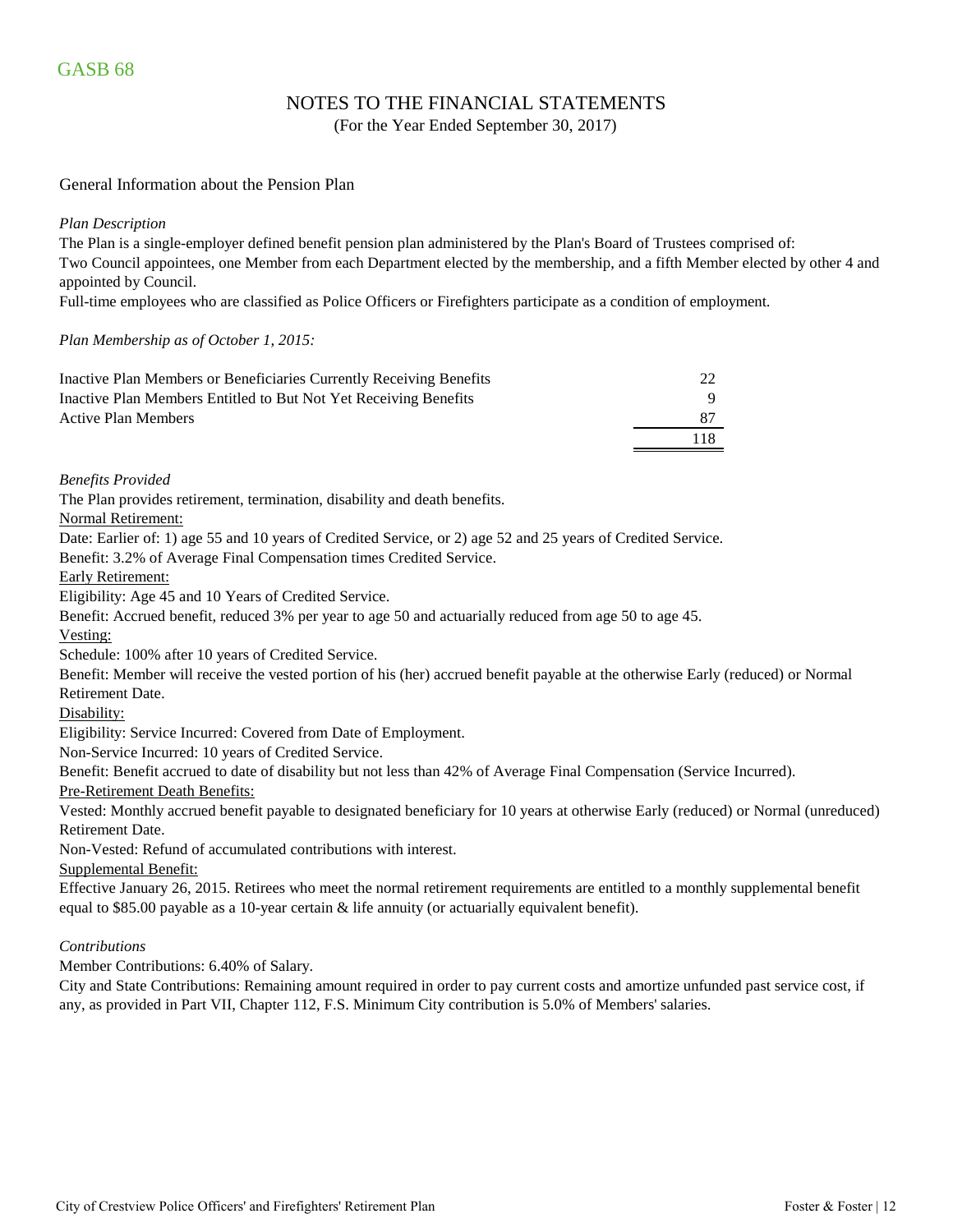# GASB 68

#### Net Pension Liability

The measurement date is September 30, 2016. The measurement period for the pension expense was October 1, 2015 to September 30, 2016. The reporting period is October 1, 2016 through September 30, 2017.

The Sponsor's Net Pension Liability was measured as of September 30, 2016. The Total Pension Liability used to calculate the Net Pension Liability was determined as of that date.

#### *Actuarial Assumptions:*

The Total Pension Liability was determined by an actuarial valuation as of October 1, 2015 updated to September 30, 2016 using the following actuarial assumptions:

| Inflation                 | 2.50% |
|---------------------------|-------|
| Salary Increases          | 6.50% |
| Discount Rate             | 8.00% |
| Investment Rate of Return | 8.00% |

#### *Mortality Rate Healthy Lives:*

Female: RP2000 Generational, 100% Annuitant White Collar, Scale BB.

Male: RP2000 Generational, 10% Annuitant White Collar /90% Annuitant Blue Collar, Scale BB.

#### *Mortality Rate Disabled Lives:*

Female: 60% RP2000 Disabled Female set forward two years / 40% Annuitant White Collar with no setback, no projection scale. Male: 60% RP2000 Disabled Male setback four years / 40% Annuitant White Collar with no setback, no projection scale.

The most recent actuarial experience study used to review the other significant assumptions was dated August 29, 2016.

The Long-Term Expected Rate of Return on Pension Plan investments was determined using a building-block method in which bestestimate ranges of expected future real rates of return (expected returns, Net of Pension Plan investment expenses and inflation) are developed for each major asset class.

For 2016, the inflation rate assumption of the investment advisor was 2.50%.

These ranges are combined to produce the Long-Term Expected Rate of Return by weighting the expected future real rates of return by the target asset allocation percentage and by adding expected inflation.

Best estimates of arithmetic real rates of return for each major asset class included in the Pension Plan's target asset allocation as of September 30, 2016 are summarized in the following table:

|                                  |                          | Long Term Expected         |
|----------------------------------|--------------------------|----------------------------|
| <b>Asset Class</b>               | <b>Target Allocation</b> | <b>Real Rate of Return</b> |
| Domestic Equity                  | 45%                      | 7.5%                       |
| <b>International Equity</b>      | 15%                      | 8.5%                       |
| <b>Broad Market Fixed Income</b> | 25%                      | 2.5%                       |
| Global Fixed Income              | 5%                       | 3.5%                       |
| <b>Real Estate</b>               | 10%                      | 4.5%                       |
| Total                            | 100%                     |                            |

#### Discount Rate:

The Discount Rate used to measure the Total Pension Liability was 8.00 percent.

The projection of cash flows used to determine the Discount Rate assumed that Plan Member contributions will be made at the current contribution rate and that Sponsor contributions will be made at rates equal to the difference between actuarially determined contribution rates and the Member rate. Based on those assumptions, the Pension Plan's Fiduciary Net Position was projected to be available to make all projected future benefit payments of current plan members. Therefore, the Long-Term Expected Rate of Return on Pension Plan investments was applied to all periods of projected benefit payments to determine the Total Pension Liability.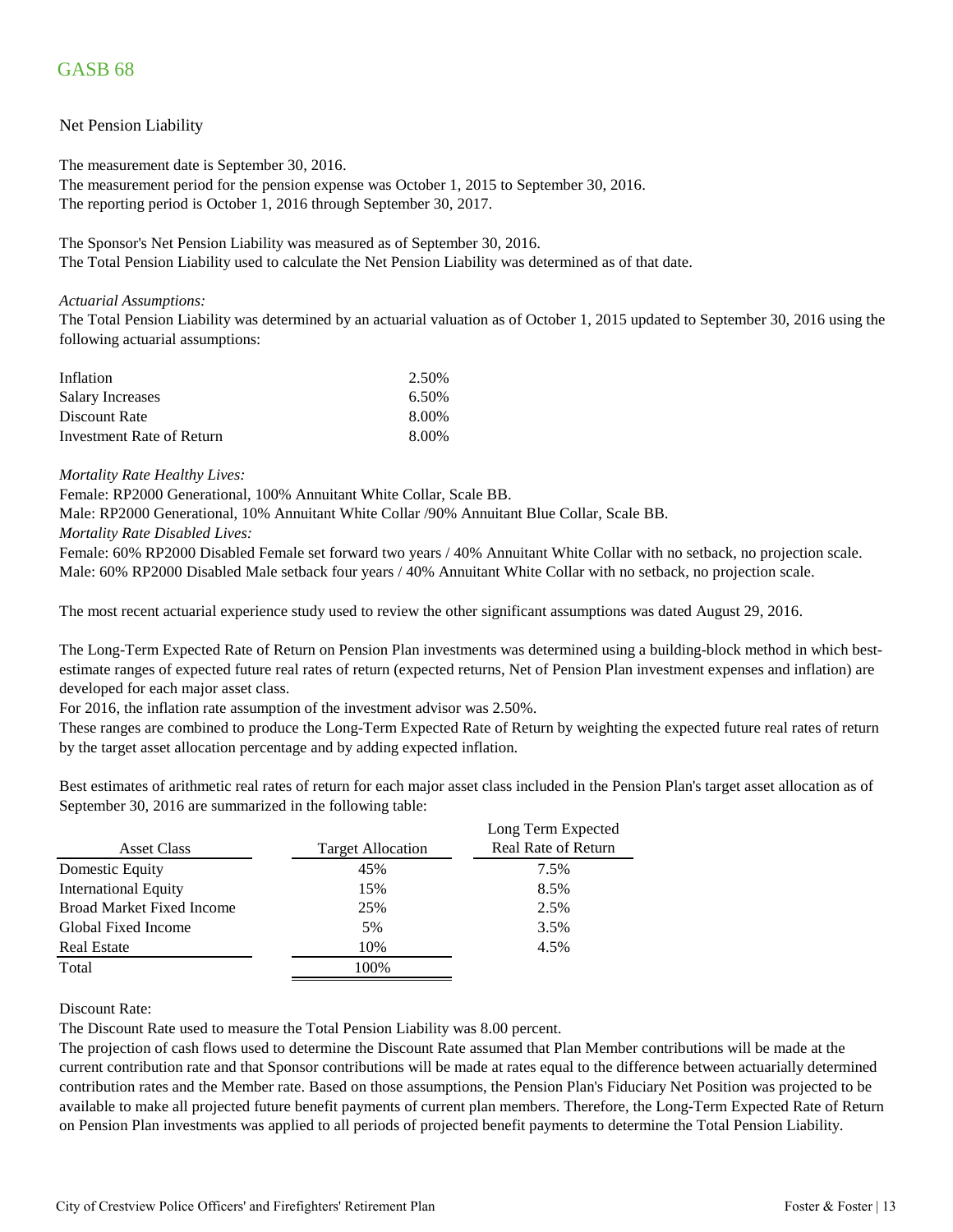# CHANGES IN NET PENSION LIABILITY

|                                                               | Increase (Decrease)                    |            |              |             |    |             |
|---------------------------------------------------------------|----------------------------------------|------------|--------------|-------------|----|-------------|
|                                                               | <b>Total Pension</b><br>Plan Fiduciary |            |              | Net Pension |    |             |
|                                                               | Liability                              |            | Net Position |             |    | Liability   |
|                                                               |                                        | (a)        |              | (b)         |    | $(a)-(b)$   |
| Reporting Period Ending September 30, 2016                    |                                        | 15,515,508 | \$           | 16,403,405  | \$ | (887, 897)  |
| Changes for a Year:                                           |                                        |            |              |             |    |             |
| <b>Service Cost</b>                                           |                                        | 675,767    |              |             |    | 675,767     |
| Interest                                                      |                                        | 1,205,985  |              |             |    | 1,205,985   |
| Change in Excess State Money                                  |                                        | (798, 033) |              |             |    | (798, 033)  |
| <b>Share Plan Allocation</b>                                  |                                        | 775,763    |              |             |    | 775,763     |
| Differences between Expected and Actual Experience            |                                        | 293,542    |              |             |    | 293,542     |
| Changes of assumptions                                        |                                        | 337,452    |              |             |    | 337,452     |
| Changes of benefit terms                                      |                                        |            |              |             |    |             |
| Contributions - Employer                                      |                                        |            |              | 111,296     |    | (111,296)   |
| <b>Contributions - State</b>                                  |                                        |            |              | 300,086     |    | (300,086)   |
| Contributions - Employee                                      |                                        |            |              | 267,931     |    | (267, 931)  |
| Net Investment Income                                         |                                        |            |              | 1,072,929   |    | (1,072,929) |
| Benefit Payments, including Refunds of Employee Contributions |                                        | (618, 732) |              | (618, 732)  |    |             |
| Administrative Expense                                        |                                        |            |              | (47, 835)   |    | 47,835      |
| Net Changes                                                   |                                        | 1,871,744  |              | 1,085,675   |    | 786,069     |
| Reporting Period Ending September 30, 2017                    |                                        | 17,387,252 | \$.          | 17,489,080  | S  | (101, 828)  |

*Sensitivity of the Net Pension Liability to changes in the Discount Rate.*

|                                 | <b>Current Discount</b> |              |      |                |              |             |
|---------------------------------|-------------------------|--------------|------|----------------|--------------|-------------|
|                                 | 1\% Decrease            |              | Rate |                | 1\% Increase |             |
|                                 |                         | 7.00%        |      | 8.00%          |              | 9.00%       |
| Sponsor's Net Pension Liability | S.                      | 2.121.170 \$ |      | $(101,828)$ \$ |              | (1,930,375) |

*Pension Plan Fiduciary Net Position.* 

Detailed information about the pension Plan's Fiduciary Net Position is available in a separately issued Plan financial report.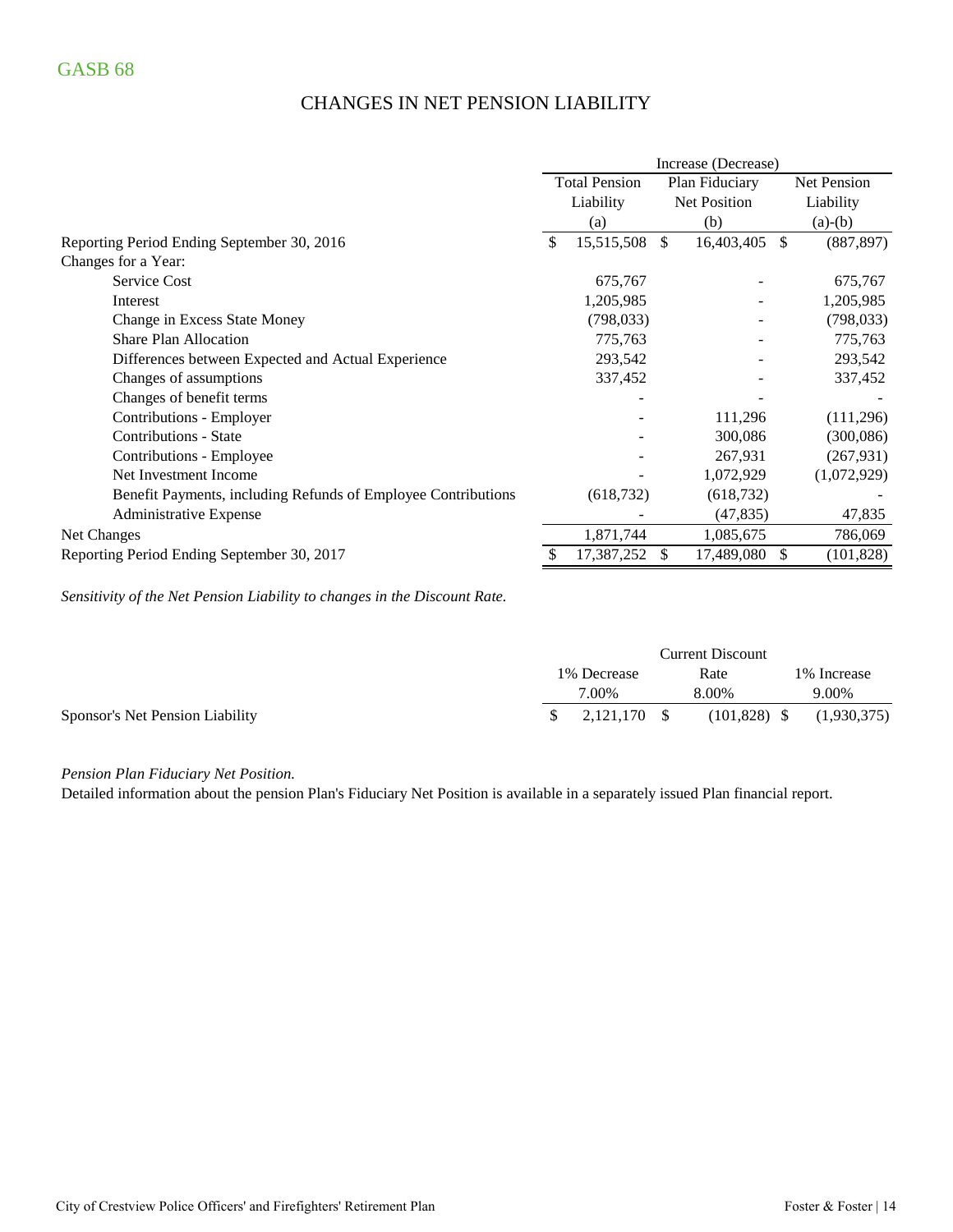# FINAL PENSION EXPENSE AND DEFERRED OUTFLOWS OF RESOURCES AND DEFERRED INFLOWS OF RESOURCES RELATED TO PENSIONS FISCAL YEAR SEPTEMBER 30, 2016

For the year ended September 30, 2016, the Sponsor has recognized a Pension Expense of \$506,902. On September 30, 2016, the Sponsor reported Deferred Outflows of Resources and Deferred Inflows of Resources related to pensions from the following sources:

|                                                                                  | Deferred<br>Outflows of<br>Resources | Deferred<br>Inflows of<br>Resources |
|----------------------------------------------------------------------------------|--------------------------------------|-------------------------------------|
|                                                                                  |                                      | 942,795                             |
| Differences between Expected and Actual Experience<br>Changes of assumptions     |                                      |                                     |
| Net difference between Projected and Actual Earnings on Pension Plan investments | 1,200,243                            |                                     |
| Employer and State contributions subsequent to the measurement date              | 411,382                              |                                     |
| Total                                                                            | 1,611,625                            | 942,795                             |

The outcome of the Deferred Outflows of resources related to pensions resulting from Employer and State contributions subsequent to the measurement date has been recognized as a reduction of the Net Pension Liability in the year ended September 30, 2016. Other amounts reported as Deferred Outflows of Resources and Deferred Inflows of Resources related to pensions will be recognized in Pension Expense as follows:

| Year ended September 30: |                                |
|--------------------------|--------------------------------|
| 2017                     | \$<br>97,099                   |
| 2018                     | \$<br>97,101                   |
| 2019                     | \$<br>97,101                   |
| 2020                     | \$<br>154,706                  |
| 2021                     | \$<br>(188, 559)               |
| Thereafter               | \$<br>$\overline{\phantom{a}}$ |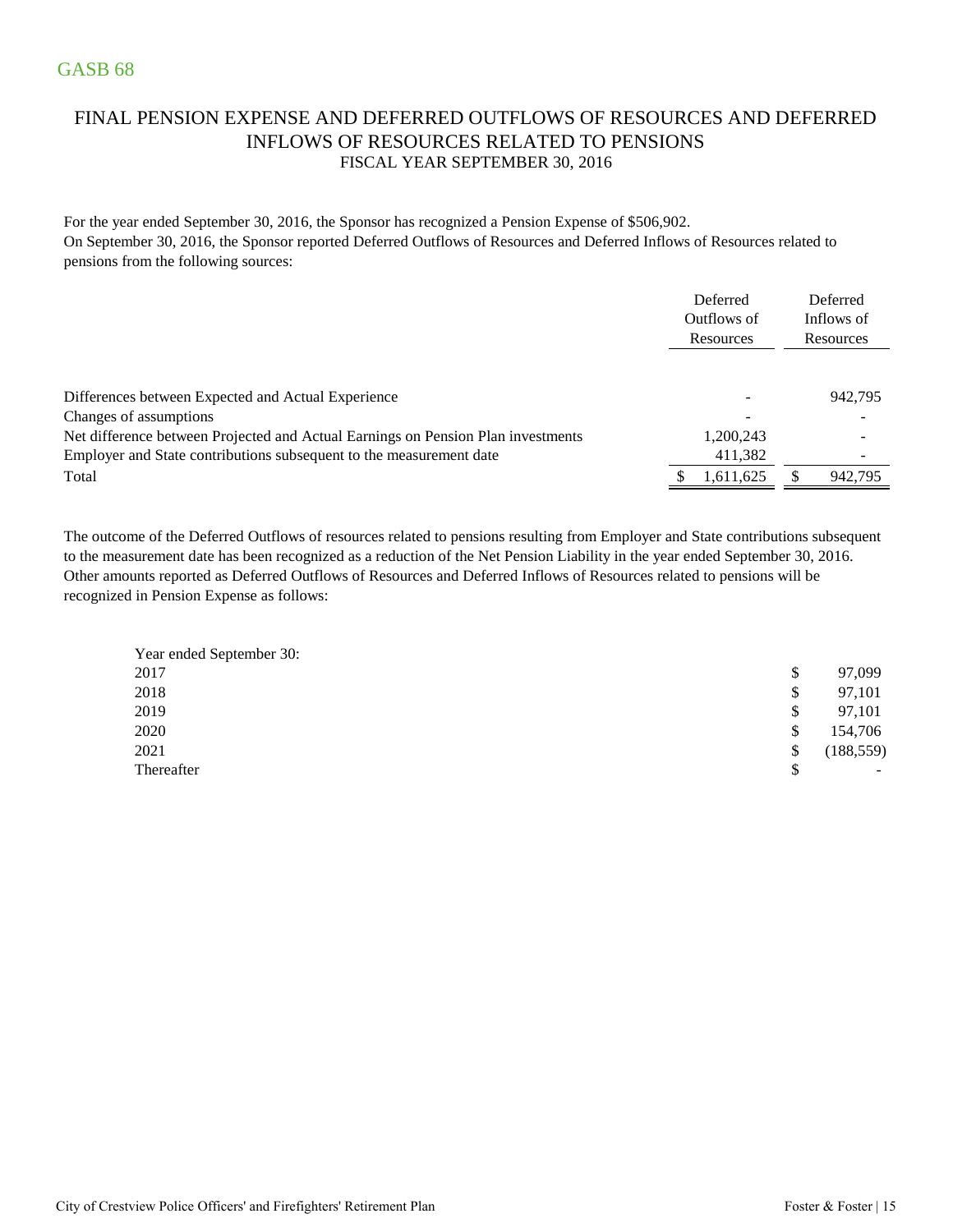### PRELIMINARY PENSION EXPENSE AND DEFERRED OUTFLOWS OF RESOURCES AND DEFERRED INFLOWS OF RESOURCES RELATED TO PENSIONS FISCAL YEAR SEPTEMBER 30, 2017

For the year ended September 30, 2017, the Sponsor will recognize a Pension Expense of \$576,838. On September 30, 2017, the Sponsor reported Deferred Outflows of Resources and Deferred Inflows of Resources related to pensions from the following sources:

|                                                                                  | Deferred<br>Outflows of<br>Resources |   | Deferred<br>Inflows of<br>Resources |
|----------------------------------------------------------------------------------|--------------------------------------|---|-------------------------------------|
| Differences between Expected and Actual Experience                               | 244.619                              |   | 754.236                             |
| Changes of assumptions                                                           | 281.210                              |   | $\overline{\phantom{a}}$            |
| Net difference between Projected and Actual Earnings on Pension Plan investments | 1,106,468                            |   |                                     |
| Employer and State contributions subsequent to the measurement date              | <b>TBD</b>                           |   |                                     |
| Total                                                                            | <b>TBD</b>                           | S | 754,236                             |

Other amounts reported as Deferred Outflows of Resources and Deferred Inflows of Resources related to pensions will be recognized in Pension Expense as follows: The outcome of the Deferred Outflows of resources related to pensions resulting from Employer and State contributions subsequent to the measurement date will be recognized as a reduction of the Net Pension Liability in the year ended September 30, 2017.

| Year ended September 30: |                 |
|--------------------------|-----------------|
| 2018                     | \$<br>250,236   |
| 2019                     | \$<br>250,238   |
| 2020                     | \$<br>307,843   |
| 2021                     | \$<br>(35, 422) |
| 2022                     | \$<br>105,166   |
| Thereafter               | \$<br>$\sim$    |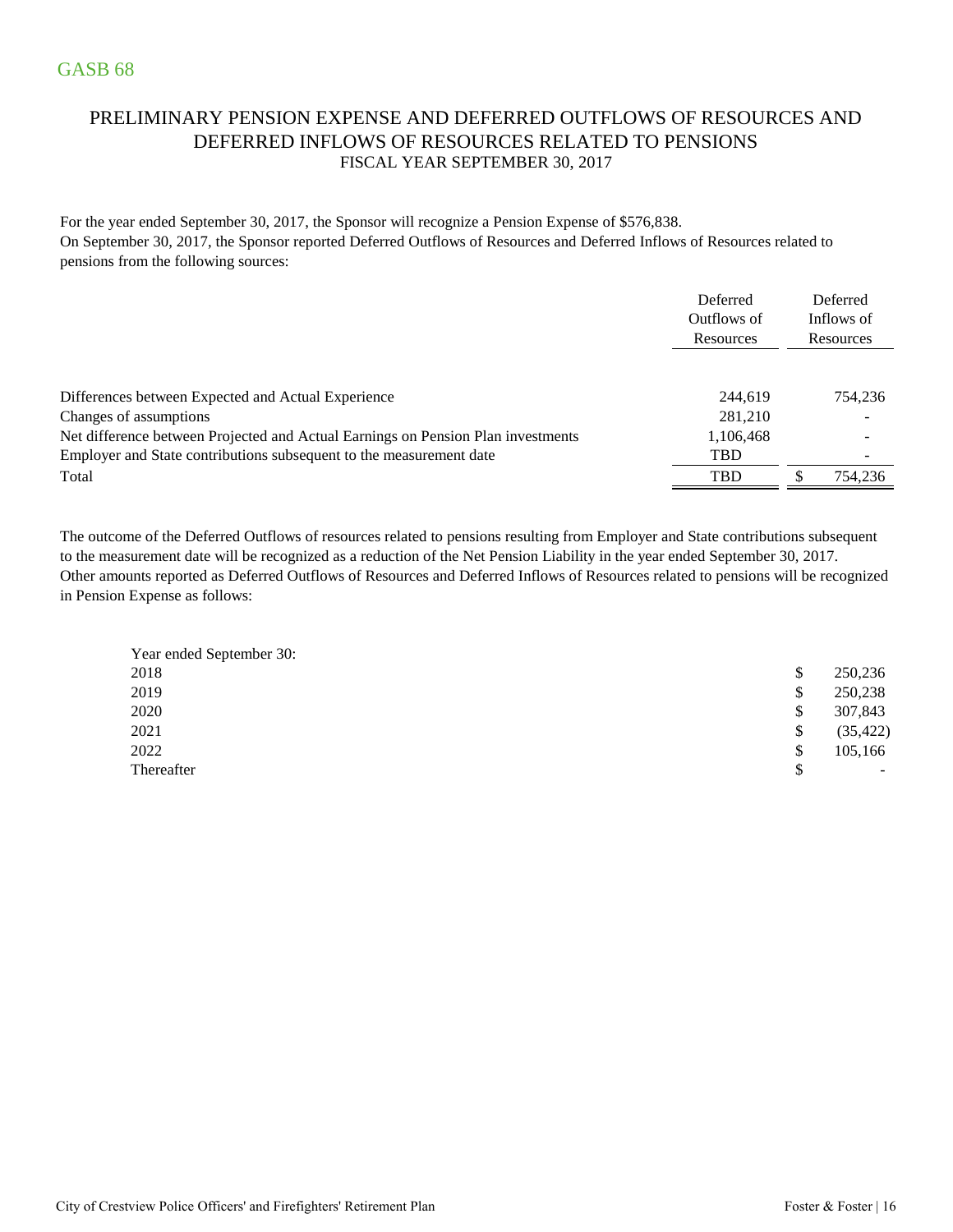# SCHEDULE OF CHANGES IN NET PENSION LIABILITY AND RELATED RATIOS Last 10 Fiscal Years

| <b>Reporting Period Ending</b>                                             | 09/30/2017      | 09/30/2016       |
|----------------------------------------------------------------------------|-----------------|------------------|
| <b>Measurement Date</b>                                                    | 09/30/2016      | 09/30/2015       |
| <b>Total Pension Liability</b>                                             |                 |                  |
| Service Cost                                                               | 675,767         | 650,319          |
| Interest                                                                   | 1,205,985       | 1,207,893        |
| Change in Excess State Money                                               | (798, 033)      | 102,691          |
| Other                                                                      |                 |                  |
| <b>Share Plan Allocation</b>                                               | 775,763         |                  |
| Changes of benefit terms                                                   |                 |                  |
| Differences between Expected and Actual Experience                         | 293,542         | (1, 131, 354)    |
| Changes of assumptions                                                     | 337,452         |                  |
| Benefit Payments, including Refunds of Employee Contributions              | (618, 732)      | (933, 578)       |
| Net Change in Total Pension Liability                                      | 1,871,744       | (104, 029)       |
| <b>Total Pension Liability - Beginning</b>                                 | 15,515,508      | 15,619,537       |
| Total Pension Liability - Ending (a)                                       | \$17,387,252    | \$15,515,508     |
|                                                                            |                 |                  |
| Plan Fiduciary Net Position                                                |                 |                  |
| Contributions - Employer                                                   | 111,296         | 429,649          |
| Contributions - State                                                      | 300,086         | 296,275          |
| Contributions - Employee                                                   | 267,931         | 255,354          |
| Net Investment Income                                                      | 1,072,929       | (374, 169)       |
| Benefit Payments, including Refunds of Employee Contributions              | (618, 732)      | (933, 578)       |
| Administrative Expense                                                     | (47, 835)       | (46, 407)        |
| Other                                                                      |                 |                  |
| Net Change in Plan Fiduciary Net Position                                  | 1,085,675       | (372, 876)       |
| Plan Fiduciary Net Position - Beginning                                    | 16,403,405      | 16,776,281       |
| Plan Fiduciary Net Position - Ending (b)                                   | 17,489,080      | \$16,403,405     |
|                                                                            |                 |                  |
| Net Pension Liability - Ending (a) - (b)                                   | (101, 828)      | (887, 897)<br>\$ |
| Plan Fiduciary Net Position as a percentage of the Total Pension Liability | 100.59%         | 105.72%          |
| Covered Employee Payroll                                                   | \$<br>4,186,426 | 3,989,908<br>\$  |
| Net Pension Liability as a percentage of Covered Employee Payroll          | $-2.43%$        | $-22.25%$        |

#### **Notes to Schedule:**

#### *Changes of assumptions:*

For measurement date 09/30/2016, as a result of Chapter 2015-157, Laws of Florida, the assumed rates of mortality were changed to the assumptions used by the Florida Retirement System for special risk employees.

Plan's investment consultant. The inflation assumption rate was lowered from 3.00% to 2.50%, matching the long-term inflation assumption utilized by the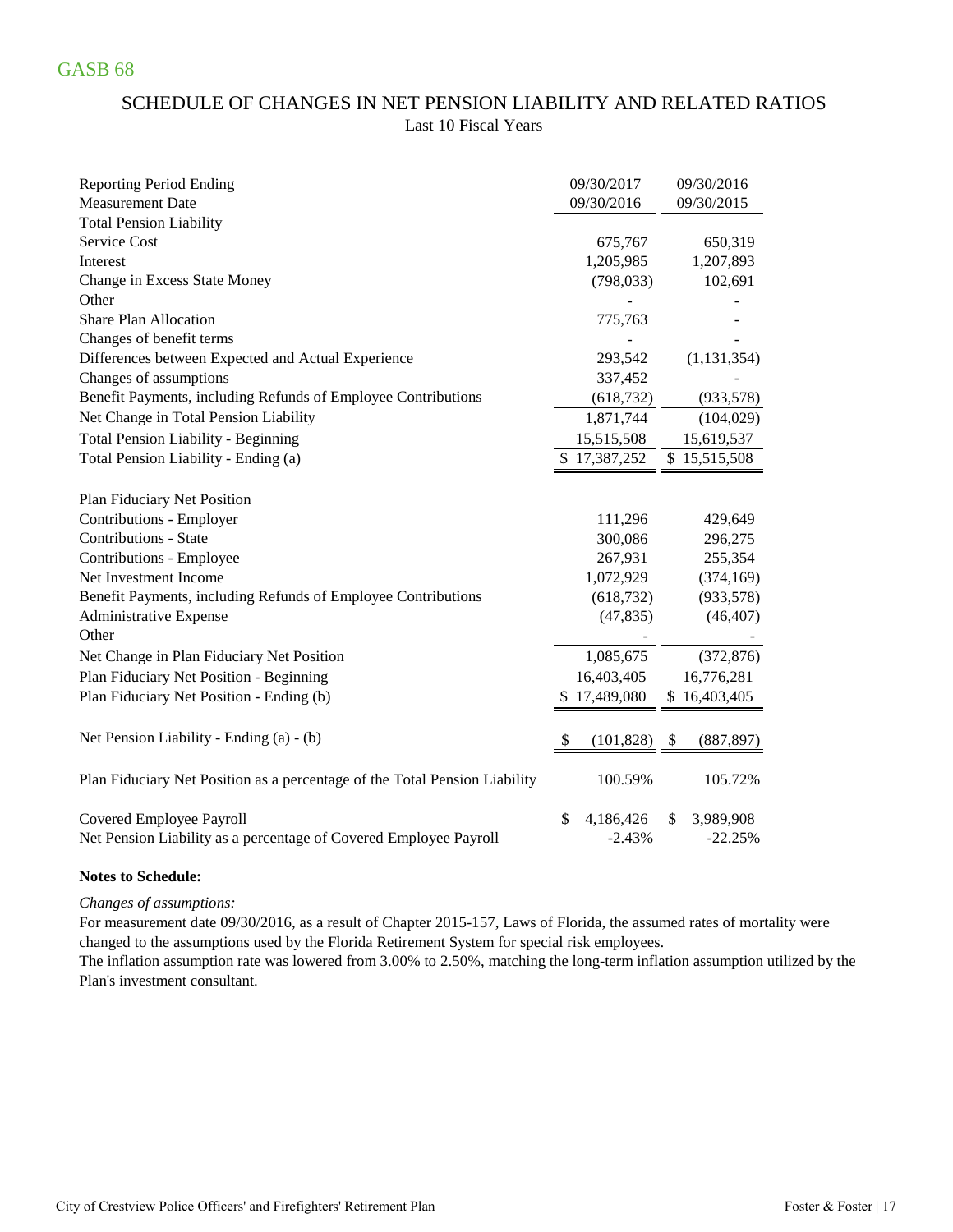# SCHEDULE OF CHANGES IN NET PENSION LIABILITY AND RELATED RATIOS Last 10 Fiscal Years

| <b>Reporting Period Ending</b>                                             | 09/30/2015   | 09/30/2014               |
|----------------------------------------------------------------------------|--------------|--------------------------|
| <b>Measurement Date</b>                                                    | 09/30/2014   | 09/30/2013               |
| <b>Total Pension Liability</b>                                             |              |                          |
| Service Cost                                                               | 704,926      | 645,804                  |
| Interest                                                                   | 1,142,097    | 1,050,053                |
| Change in Excess State Money                                               | 110,979      |                          |
| Other                                                                      | 36,400       |                          |
| <b>Share Plan Allocation</b>                                               |              |                          |
| Changes of benefit terms                                                   | 102,466      |                          |
| Differences between Expected and Actual Experience                         |              |                          |
| Changes of assumptions                                                     |              |                          |
| Benefit Payments, including Refunds of Employee Contributions              | (1,079,145)  | (334, 643)               |
| Net Change in Total Pension Liability                                      | 1,017,723    | 1,361,214                |
| <b>Total Pension Liability - Beginning</b>                                 | 14,601,814   | 13,240,600               |
| Total Pension Liability - Ending (a)                                       | \$15,619,537 | \$14,601,814             |
|                                                                            |              |                          |
| Plan Fiduciary Net Position                                                |              |                          |
| Contributions - Employer                                                   | 576,763      | 746,119                  |
| <b>Contributions - State</b>                                               | 296,686      | 291,738                  |
| Contributions - Employee                                                   | 235,503      | 264,486                  |
| Net Investment Income                                                      | 1,512,913    | 1,596,346                |
| Benefit Payments, including Refunds of Employee Contributions              | (1,079,145)  | (334, 643)               |
| Administrative Expense                                                     | (37, 041)    | (30, 354)                |
| Other                                                                      | (44,105)     |                          |
| Net Change in Plan Fiduciary Net Position                                  | 1,461,574    | 2,533,692                |
| Plan Fiduciary Net Position - Beginning                                    | 15,314,707   | 12,781,015               |
| Plan Fiduciary Net Position - Ending (b)                                   | \$16,776,281 | $\overline{$}15,314,707$ |
|                                                                            |              |                          |
| Net Pension Liability - Ending (a) - (b)                                   | (1,156,744)  | (712, 893)<br>S          |
|                                                                            |              |                          |
| Plan Fiduciary Net Position as a percentage of the Total Pension Liability | 107.41%      | 104.88%                  |
|                                                                            | 3,701,314    | \$                       |
| Covered Employee Payroll                                                   | \$           | 4,132,599                |
| Net Pension Liability as a percentage of Covered Employee Payroll          | $-31.25%$    | $-17.25%$                |

### **Notes to Schedule:**

#### *Changes of benefit terms:*

For measurement date 09/30/2014, amounts reported as changes of benefit terms resulted from a monthly supplemental benefit equal to \$85.00 payable as a 10-year certain & life annuity (or actuarially equivalent benefit) to all retirees on or after January 26, 2015 who meet the normal retirement requirements.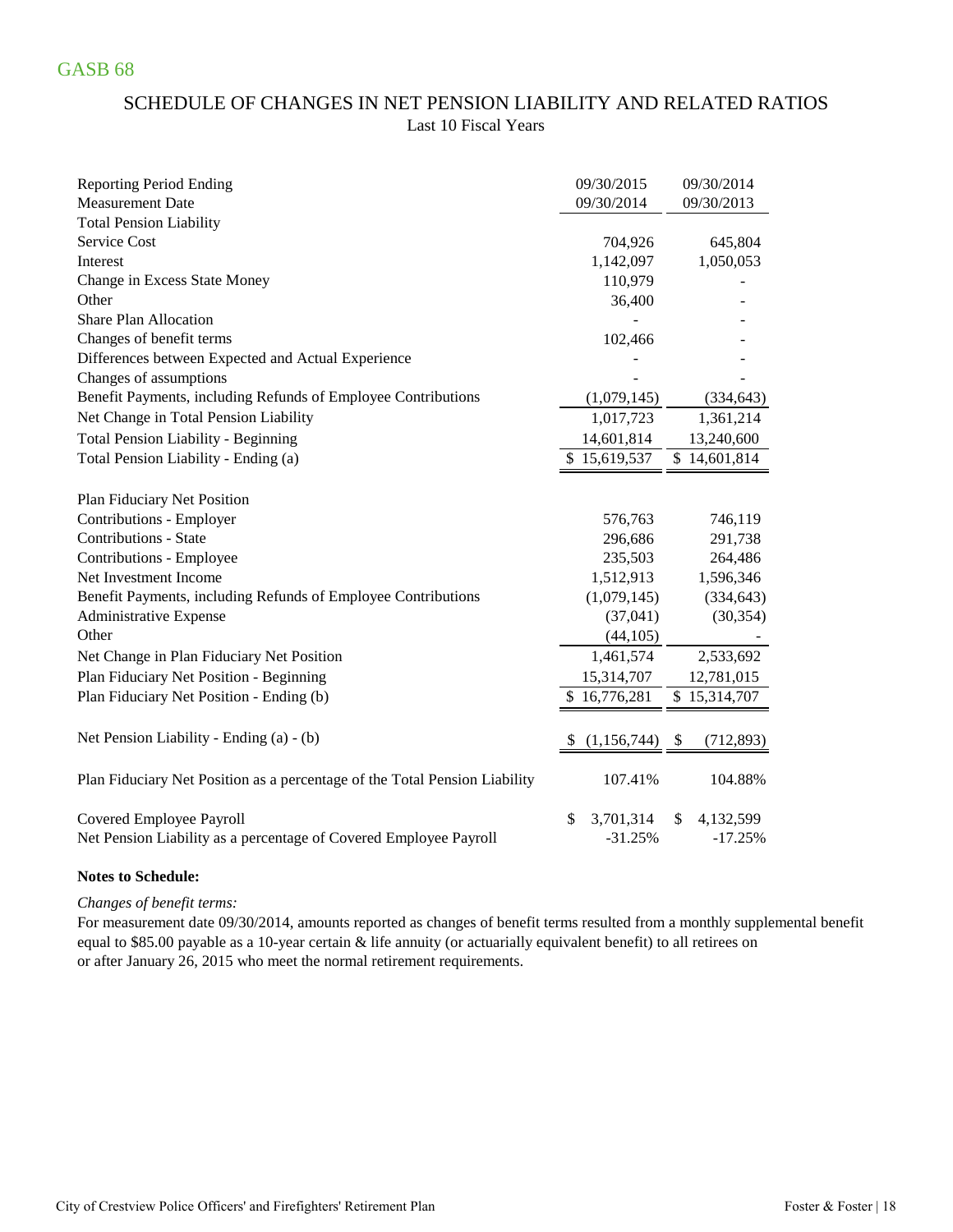# SCHEDULE OF CONTRIBUTIONS

|                                                                                 | 09/30/2016 | 09/30/2015 |               | 09/30/2014               |    | 09/30/2013 |
|---------------------------------------------------------------------------------|------------|------------|---------------|--------------------------|----|------------|
| <b>Actuarially Determined Contribution</b>                                      | 322,355    | 542,628    |               | 762,470                  |    | 929,835    |
| From Excess State Money Reserve                                                 | 102,941    |            |               |                          |    |            |
| Contributions in relation to the<br><b>Actuarially Determined Contributions</b> | 330,709    | 623,233    |               | 762,470                  |    | 929,835    |
| Contribution Deficiency (Excess)                                                | (111,295)  | (80, 605)  | S             | $\overline{\phantom{a}}$ |    |            |
| Covered Employee Payroll<br>Contributions as a percentage of                    | 4.186.426  | 3.989.908  | <sup>\$</sup> | 3.701.314                | S. | 4.132.599  |
| Covered Employee Payroll                                                        | 7.90%      | 15.62%     |               | 20.60%                   |    | 22.50%     |

Notes to Schedule

Valuation Date:  $10/01/2014$ 

Actuarially determined contribution rates are calculated as of October 1, two years prior to the end of the fiscal year in which contributions are reported.

Methods and assumptions used to determine contribution rates:

| <b>Funding Method:</b>         | Frozen Entry Age Actuarial Cost Method.                                                                                                        |
|--------------------------------|------------------------------------------------------------------------------------------------------------------------------------------------|
| <b>Amortization Method:</b>    | Level percentage of pay, closed.                                                                                                               |
| Remaining Amortization Period: | 29 Years (as of 10/01/2014).                                                                                                                   |
| Mortality:                     | RP-2000 Mortality Table (Combined Healthy) with no projection. Disabled lives set<br>forward 5 years.                                          |
| Interest Rate:                 | 8% per year compounded annually, net of investment related expenses.                                                                           |
| Retirement Age:                | Earlier of age 55 and 10 years of service or age 52 and 25 years of service. Also, any                                                         |
|                                | Member who has reached Normal Retirement is assumed to continue employment for<br>one additional year.                                         |
| Early Retirement:              | Commencing with the earliest Early Retirement Age (45), Members are assumed to<br>retire with an immediate benefit at the rate of 5% per year. |
| <b>Disability Rates:</b>       | See Table Below (1205). It is assumed that 75% of disablements and active Member<br>deaths are service related.                                |
| <b>Termination Rates:</b>      | See Table Below.                                                                                                                               |
| Salary Increases:              | 6.5% per year until the assumed retirement age.                                                                                                |
| Payroll Growth:                | $3.0\%$ per year.                                                                                                                              |
| <b>Actuarial Asset Method:</b> | Each year, the prior Actuarial Value of Assets is brought forward utilizing the                                                                |
|                                | historical geometric 4-year average Market Value return. It is possible that over time                                                         |
|                                | this technique will produce an insignificant bias above or below Market Value.                                                                 |

| Termination and Disability Rate Table: |     | % Terminating | % Becoming      |
|----------------------------------------|-----|---------------|-----------------|
|                                        |     | During the    | Disabled During |
|                                        | Age | Year          | the Year        |
|                                        | 20  | 15.00%        | 0.14%           |
|                                        | 30  | 12.50%        | 0.18%           |
|                                        | 40  | 6.50%         | 0.30%           |
|                                        | 50  | 2.00%         | 1.00%           |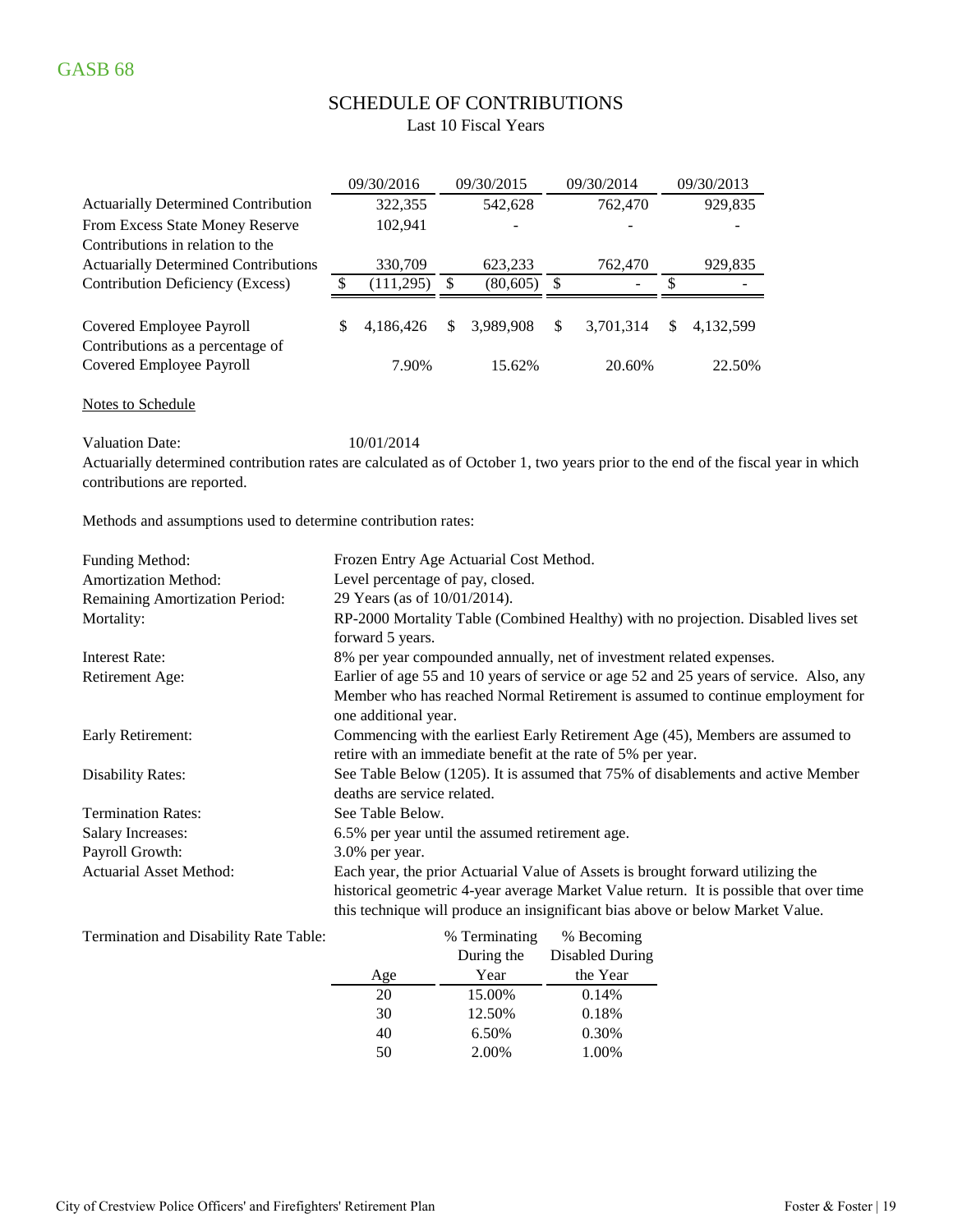# FINAL COMPONENTS OF PENSION EXPENSE FISCAL YEAR SEPTEMBER 30, 2016

|                                                         | Net Pension<br>Liability | Deferred<br>Inflows     | Deferred<br>Outflows                 | Pension<br>Expense |  |  |
|---------------------------------------------------------|--------------------------|-------------------------|--------------------------------------|--------------------|--|--|
| <b>Beginning Balance</b>                                | (1,156,744)<br>\$        | $\mathbb{S}$<br>230,421 | $\boldsymbol{\mathsf{S}}$<br>725,924 | $\mathbb{S}$       |  |  |
| Employer and State contributions made after 09/30/2015  |                          |                         | 411,382                              |                    |  |  |
| <b>Total Pension Liability Factors:</b>                 |                          |                         |                                      |                    |  |  |
| Service Cost                                            | 650,319                  |                         |                                      | 650,319            |  |  |
| Interest                                                | 1,207,893                |                         |                                      | 1,207,893          |  |  |
| Change in Excess State Money                            | 102,691                  |                         |                                      | 102,691            |  |  |
| Changes in benefit terms                                |                          |                         |                                      |                    |  |  |
| Differences between Expected and Actual Experience with |                          |                         |                                      |                    |  |  |
| regard to economic or demographic assumptions           | (1, 131, 354)            | 1,131,354               |                                      |                    |  |  |
| Current year amortization of experience difference      |                          | (188, 559)              |                                      | (188, 559)         |  |  |
| Change in assumptions about future economic or          |                          |                         |                                      |                    |  |  |
| demographic factors or other inputs                     |                          |                         |                                      |                    |  |  |
| Current year amortization of change in assumptions      |                          |                         |                                      |                    |  |  |
| <b>Benefit Payments</b>                                 | (933, 578)               |                         |                                      | (933, 578)         |  |  |
| Net change                                              | (104, 029)               | 942,795                 | 411,382                              | 838,766            |  |  |
| Plan Fiduciary Net Position:                            |                          |                         |                                      |                    |  |  |
| Contributions - Employer                                | 429,649                  |                         | (429, 649)                           |                    |  |  |
| <b>Contributions - State</b>                            | 296,275                  |                         | (296, 275)                           |                    |  |  |
| Contributions - Employee                                | 255,354                  |                         |                                      | (255, 354)         |  |  |
| Projected Net Investment Income                         | 1,342,154                |                         |                                      | (1,342,154)        |  |  |
| Difference between projected and actual earnings on     |                          |                         |                                      |                    |  |  |
| Pension Plan investments                                | (1,716,323)              |                         | 1,716,323                            |                    |  |  |
| Current year amortization                               |                          | (57, 605)               | (343, 264)                           | 285,659            |  |  |
| <b>Benefit Payments</b>                                 | (933, 578)               |                         |                                      | 933,578            |  |  |
| <b>Administrative Expenses</b>                          | (46, 407)                |                         |                                      | 46,407             |  |  |
| Other                                                   |                          |                         |                                      |                    |  |  |
| Net change                                              | (372, 876)               | (57, 605)               | 647,135                              | (331, 864)         |  |  |
| <b>Ending Balance</b>                                   | (887, 897)<br>\$         | 1,115,611<br>\$         | 1,784,441<br>\$                      | \$<br>506,902      |  |  |
|                                                         |                          |                         |                                      |                    |  |  |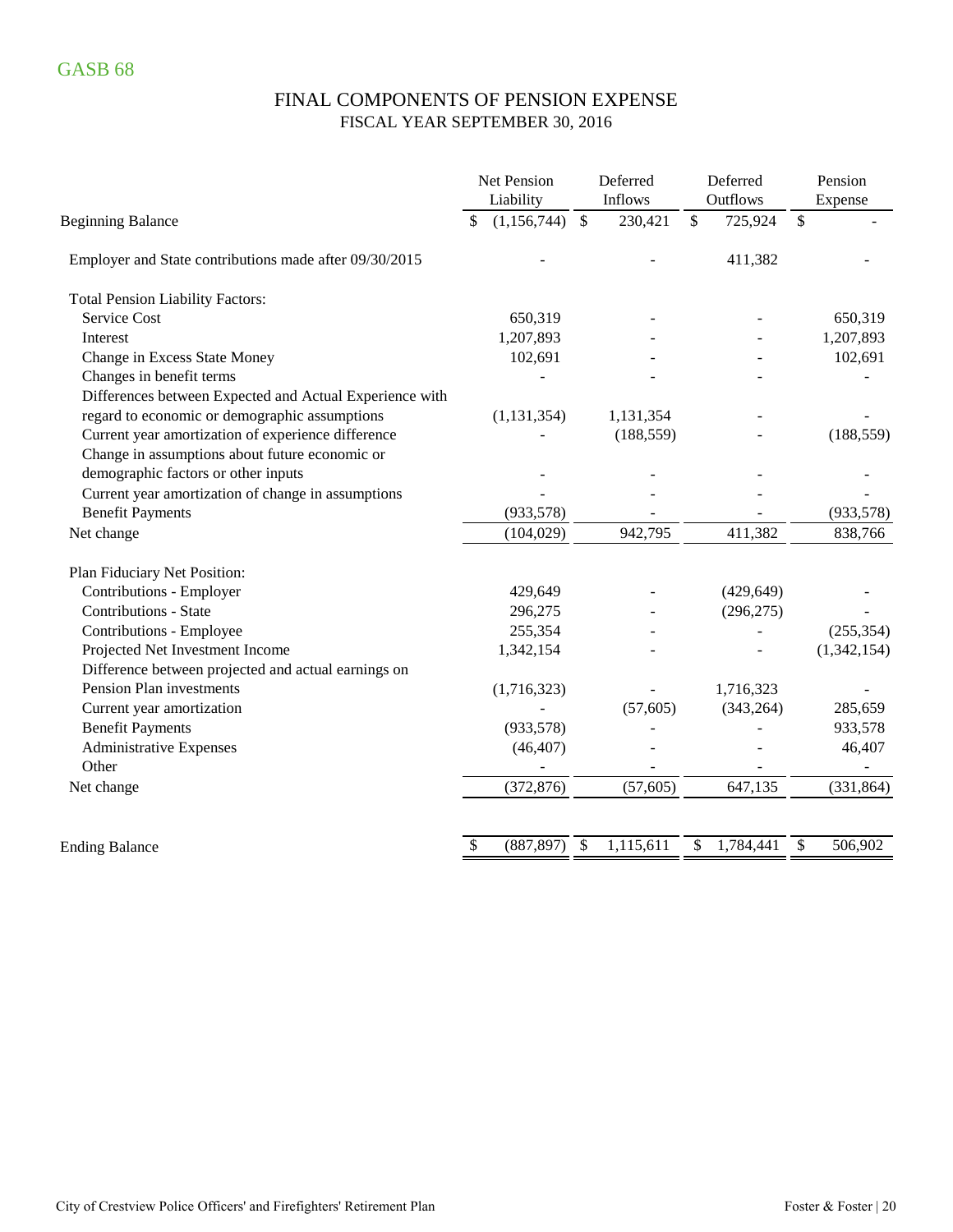### PRELIMINARY COMPONENTS OF PENSION EXPENSE FISCAL YEAR SEPTEMBER 30, 2017

|                                                        | Net Pension<br>Liability | Deferred<br>Inflows        | Deferred<br>Outflows       | Pension<br>Expense |
|--------------------------------------------------------|--------------------------|----------------------------|----------------------------|--------------------|
| Beginning balance                                      | (887, 897)<br>\$         | 1,115,611<br>$\mathcal{S}$ | $\mathcal{S}$<br>1,784,441 | \$                 |
| Employer and State Contributions made after 09/30/2016 |                          |                            | TBD*                       |                    |
| <b>Total Pension Liability Factors:</b>                |                          |                            |                            |                    |
| <b>Service Cost</b>                                    | 675,767                  |                            |                            | 675,767            |
| Interest                                               | 1,205,985                |                            |                            | 1,205,985          |
| Change in Excess State Money                           | (798, 033)               |                            |                            | (798, 033)         |
| <b>Share Plan Allocation</b>                           | 775,763                  |                            |                            | 775,763            |
| Changes in benefit terms                               |                          |                            |                            |                    |
| Differences between Expected and Actual Experience     |                          |                            |                            |                    |
| with regard to economic or demographic assumptions     | 293,542                  |                            | 293,542                    |                    |
| Current year amortization of experience difference     |                          | (188, 559)                 | (48, 923)                  | (139, 636)         |
| Change in assumptions about future economic or         |                          |                            |                            |                    |
| demographic factors or other inputs                    | 337,452                  |                            | 337,452                    |                    |
| Current year amortization of change in assumptions     |                          |                            | (56,242)                   | 56,242             |
| <b>Benefit Payments</b>                                | (618, 732)               |                            |                            | (618, 732)         |
| Net change                                             | 1,871,744                | (188, 559)                 | 525,829                    | 1,157,356          |
| Plan Fiduciary Net Position:                           |                          |                            |                            |                    |
| Contributions - Employer                               | 111,296                  |                            | (111, 296)                 |                    |
| <b>Contributions - State</b>                           | 300,086                  |                            | (300, 086)                 |                    |
| Contributions - Employee                               | 267,931                  |                            |                            | (267, 931)         |
| <b>Contributions - Buy Back</b>                        |                          |                            |                            |                    |
| Projected Net Investment Income                        | 1,312,782                |                            |                            | (1,312,782)        |
| Difference between projected and actual earnings on    |                          |                            |                            |                    |
| Pension Plan investments                               | (239, 853)               |                            | 239,853                    |                    |
| Current year amortization                              |                          | (57,606)                   | (391, 234)                 | 333,628            |
| <b>Benefit Payments</b>                                | (618, 732)               |                            |                            | 618,732            |
| <b>Administrative Expenses</b>                         | (47, 835)                |                            |                            | 47,835             |
| Net change                                             | 1,085,675                | (57, 606)                  | (562,763)                  | (580, 518)         |
|                                                        |                          |                            |                            |                    |
| <b>Ending Balance</b>                                  | \$<br>(101, 828)         | $\mathcal{S}$<br>869,446   | <b>TBD</b>                 | \$<br>576,838      |

\* Employer and State Contributions subsequent to the measurement date made after September 30, 2016 but made on or before September 30, 2017 need to be added.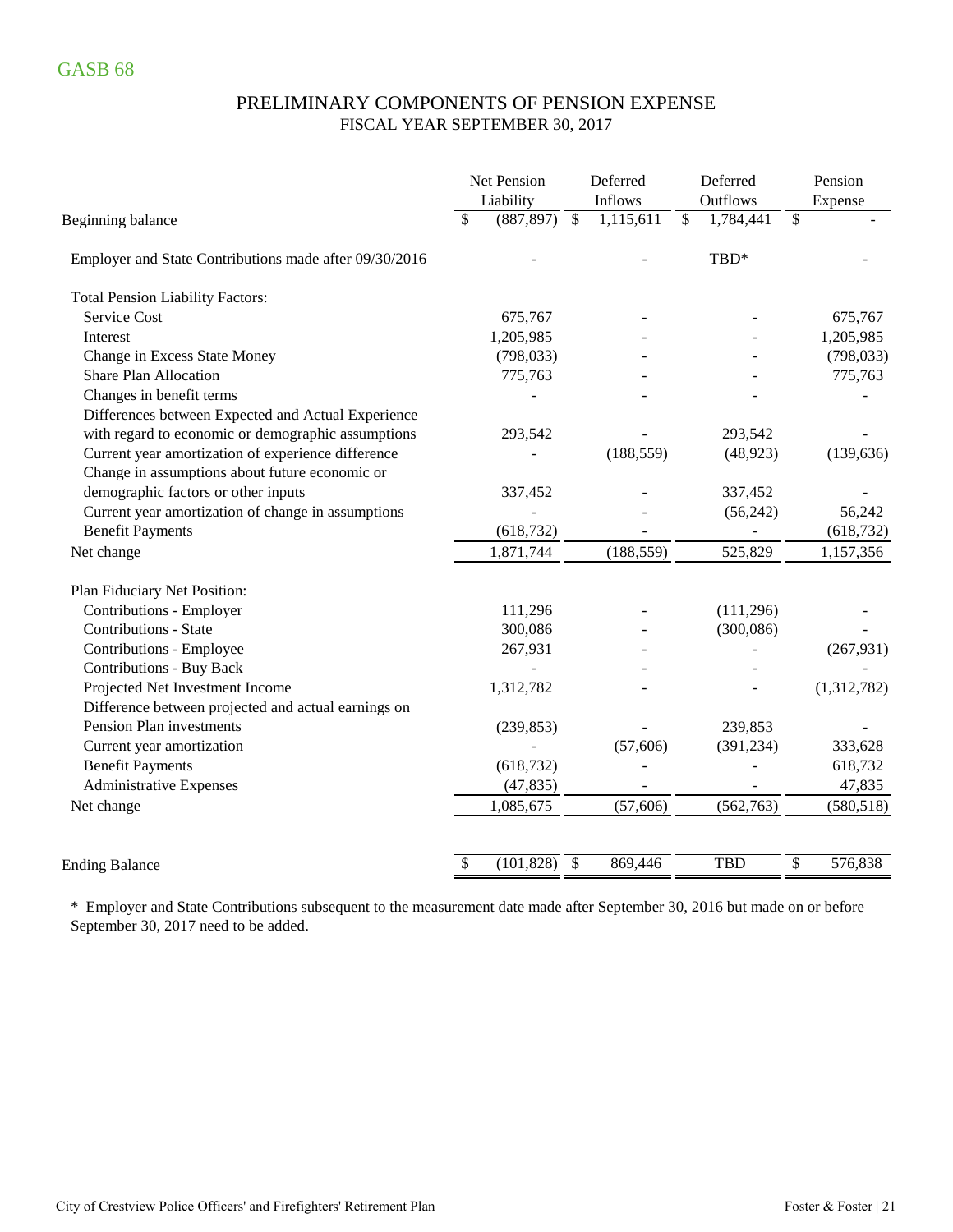### AMORTIZATION SCHEDULE - INVESTMENTS

|  | Increase (Decrease) in Pension Expense Arising from the Recognition of the of Differences Between Projected and Actual Earnings on Pension Plan Investments |
|--|-------------------------------------------------------------------------------------------------------------------------------------------------------------|
|  |                                                                                                                                                             |

|           |                                            | Differences Between  |                |  |               |    |               |      |               |      |            |     |           |     |      |        |     |        |       |      |        |      |        |    |      |        |      |                          |
|-----------|--------------------------------------------|----------------------|----------------|--|---------------|----|---------------|------|---------------|------|------------|-----|-----------|-----|------|--------|-----|--------|-------|------|--------|------|--------|----|------|--------|------|--------------------------|
| Plan Year |                                            | Projected and Actual | Recognition    |  |               |    |               |      |               |      |            |     |           |     |      |        |     |        |       |      |        |      |        |    |      |        |      |                          |
| Ending    |                                            | Earnings             | Period (Years) |  | 2017          |    | 2018          |      | 2019          |      | 2020       |     | 2021      |     | 2022 |        |     | 2023   |       | 2024 |        | 2025 |        |    | 2026 |        | 2027 |                          |
|           |                                            |                      |                |  |               |    |               |      |               |      |            |     |           |     |      |        |     |        |       |      |        |      |        |    |      |        |      |                          |
| 2014      |                                            | (288,026)            |                |  | $(57,606)$ \$ |    | $(57,605)$ \$ |      | $(57,605)$ \$ |      |            | - 8 |           | - 5 |      | - 5    |     | $\sim$ |       |      | $\sim$ |      |        |    |      | $- S$  |      | $\overline{\phantom{a}}$ |
| 2015      |                                            | 1,716,323            |                |  | 343.264       | -S | 343,265       | - \$ | 343,265       | - S  | 343,265 \$ |     |           | - 5 |      | $\sim$ | -SI |        | $-$ S |      | $-S$   |      | . .    | -S |      | $-$ \$ |      | $\overline{\phantom{a}}$ |
| 2016      |                                            | 239,853              |                |  | 47.970 \$     |    | 47,970 \$     |      | 47.971        | - \$ | 47,971 \$  |     | 47,971 \$ |     |      | $\sim$ |     | $\sim$ |       |      | $\sim$ | -S   | $\sim$ |    |      | $-$    | -S   | $\sim$                   |
|           |                                            |                      |                |  |               |    |               |      |               |      |            |     |           |     |      |        |     |        |       |      |        |      |        |    |      |        |      |                          |
|           | Net Increase (Decrease) in Pension Expense |                      |                |  | 333,628       |    | 333.630 \$    |      | 333.631       |      | 391,236 \$ |     | 47,971 \$ |     |      | $\sim$ |     | . .    |       |      | $\sim$ |      |        |    |      | $\sim$ |      |                          |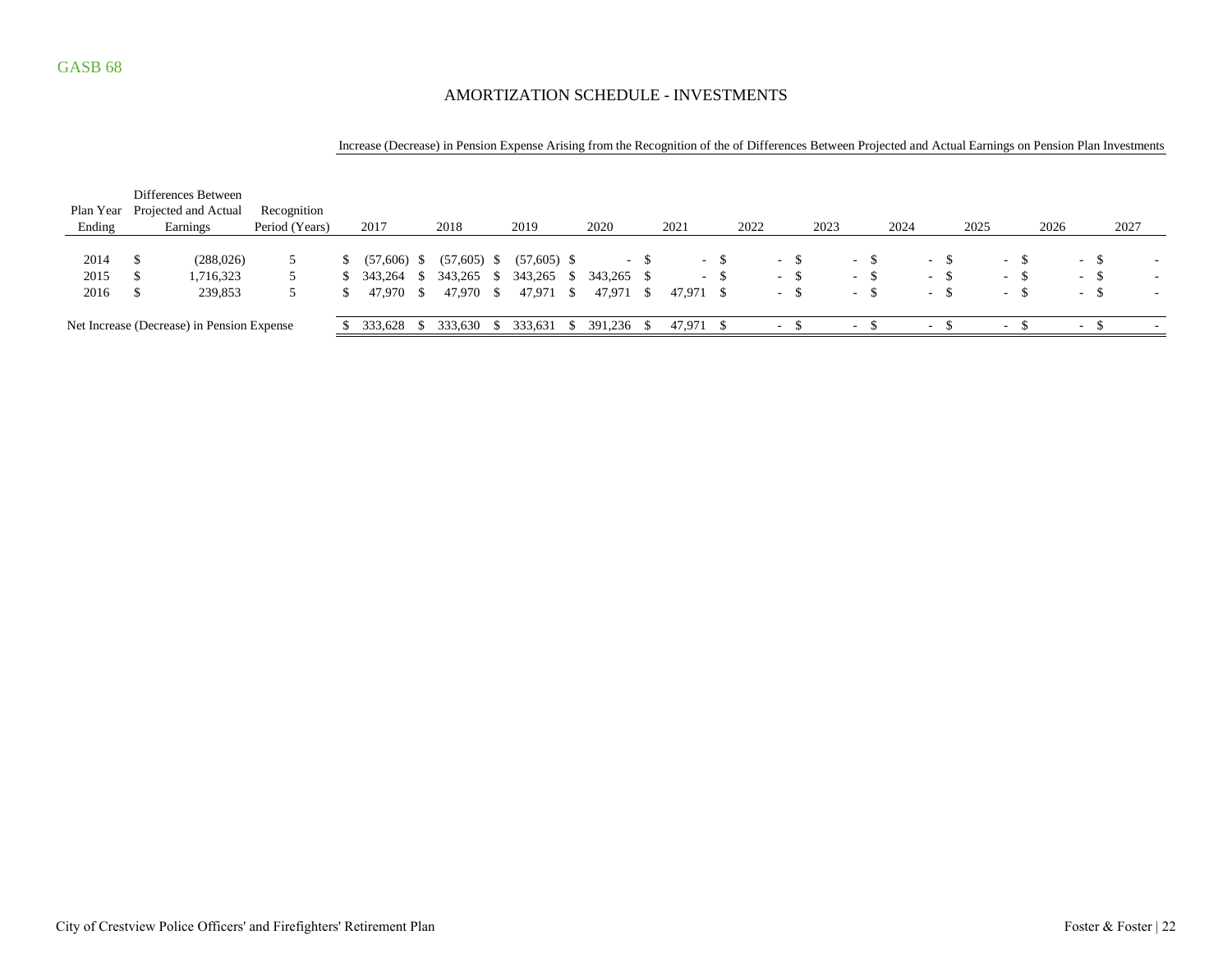### AMORTIZATION SCHEDULE - CHANGES OF ASSUMPTIONS

|                                            |                                  |         |                               |      | Increase (Decrease) in Pension Expense Arising from the Recognition of the Effects of Changes of Assumptions |      |           |  |           |  |           |  |           |  |           |  |                          |       |      |                          |      |                          |  |      |  |  |
|--------------------------------------------|----------------------------------|---------|-------------------------------|------|--------------------------------------------------------------------------------------------------------------|------|-----------|--|-----------|--|-----------|--|-----------|--|-----------|--|--------------------------|-------|------|--------------------------|------|--------------------------|--|------|--|--|
| Plan Year<br>Ending                        | Changes of<br><b>Assumptions</b> |         | Recognition<br>Period (Years) | 2017 |                                                                                                              | 2018 |           |  | 2019      |  | 2020      |  | 2021      |  | 2022      |  | 2023                     |       | 2024 |                          | 2025 | 2026                     |  | 2027 |  |  |
| 2016                                       |                                  | 337.452 | 6                             |      | 56.242 \$                                                                                                    |      | 56,242 \$ |  | 56,242 \$ |  | 56,242 \$ |  | 56,242 \$ |  | 56,242 \$ |  |                          | $-$ S |      | $-$ \$                   |      |                          |  |      |  |  |
| Net Increase (Decrease) in Pension Expense |                                  |         |                               |      | 56.242 \$                                                                                                    |      | 56,242    |  | 56,242 \$ |  | 56,242 \$ |  | 56,242 \$ |  | 56,242 \$ |  | $\overline{\phantom{0}}$ |       |      | $\overline{\phantom{a}}$ |      | $\overline{\phantom{a}}$ |  | - 5  |  |  |